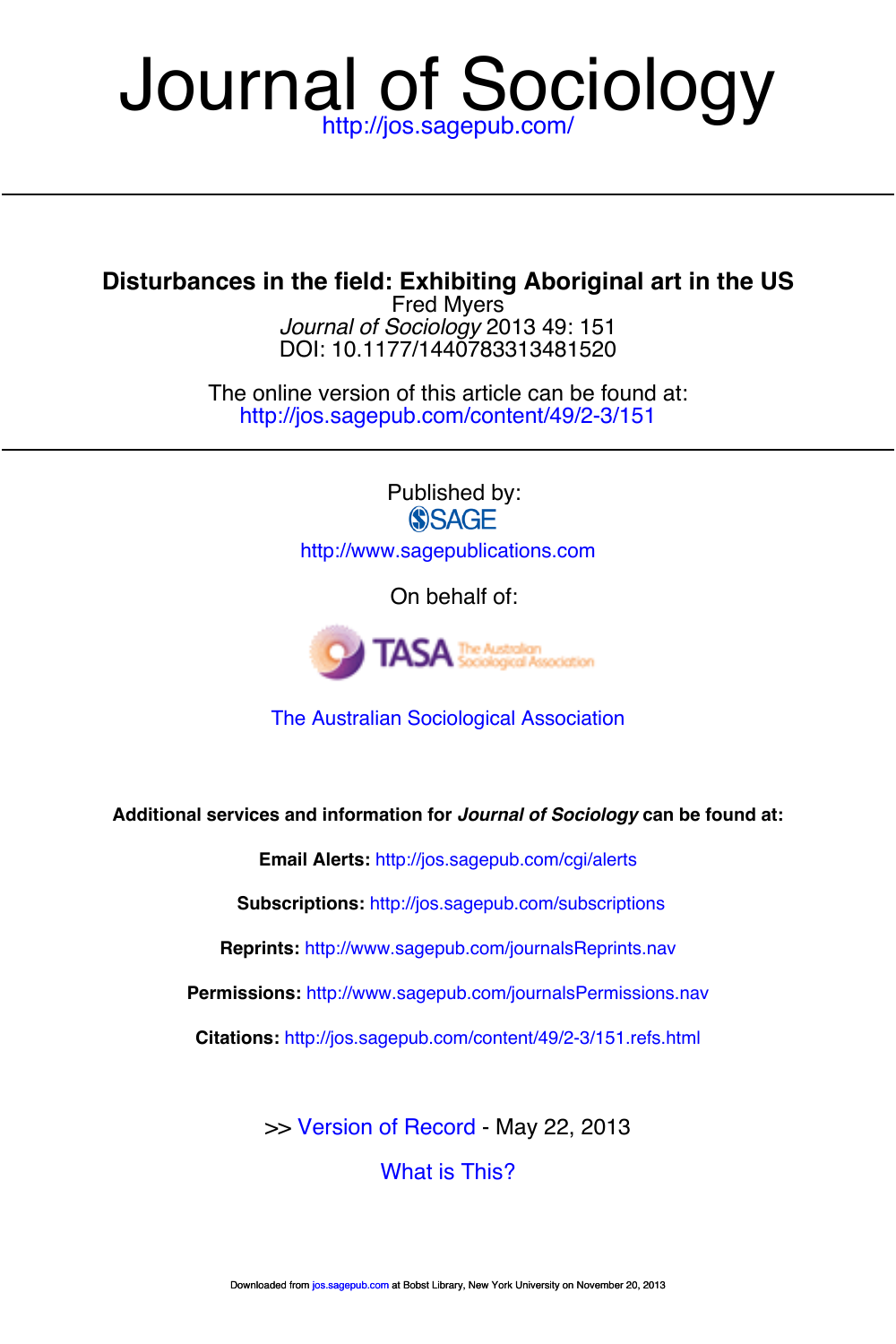# Disturbances in the field: Exhibiting Aboriginal art in the US



#### **Fred Myers**

New York University, USA

# **Abstract**

This article considers the role of varied agents in the circulation of Papunya art across the relations between the Australian and the international art fields. My analysis follows an exhibition that took place at New York University's Grey Gallery in 2009, tracing in particular the international circulation of the highly valued 'early Papunya boards'. By focusing on the unsettled nature of Aboriginal art's circulation and the problem of producing its value socially in a world that is not consolidated, I consider Bourdieu's 'field of cultural production' as still becoming. Finally, my argument should caution against assuming that 'antipodean fields' might be addressed as autonomous from international agents, circuits of distribution and so on. It also questions Bourdieu's tendency to treat national art fields as independent.

**Keywords:** Aboriginal acrylic painting, Bourdieu, fields of cultural production

This article discusses the 2009 exhibition of Aboriginal art, Papunya Tula acrylic painting, in the U.S. I have been following the exhibitions of this work since 1988. By focusing on the ethnography of the 2009 exhibition, I consider how the 'frictions' (Tsing, 2004) generated by bringing together the different cultural formations constituting Aboriginal art might be in conversation with Bourdieu's understanding of fields of cultural production in ways that result in provocative and salutary disturbances.

To a working anthropologist of my generation, Bourdieu has certain crude genealogical resemblances to the key figures of the French anthropological tradition – Emile Durkheim, Marcel Mauss and Claude Lévi-Strauss. Like Durkheim and Mauss's (1967 [1902]) work on 'primitive classification,' or Lévi-Strauss's (1962) *Totemism*, Bourdieu's (1984) *Distinction*

Journal of Sociology © 2013 The Australian Sociological Association, Volume 49(2-3): 151–172 DOI:10.1177/1440783313481520 www.sagepublications.com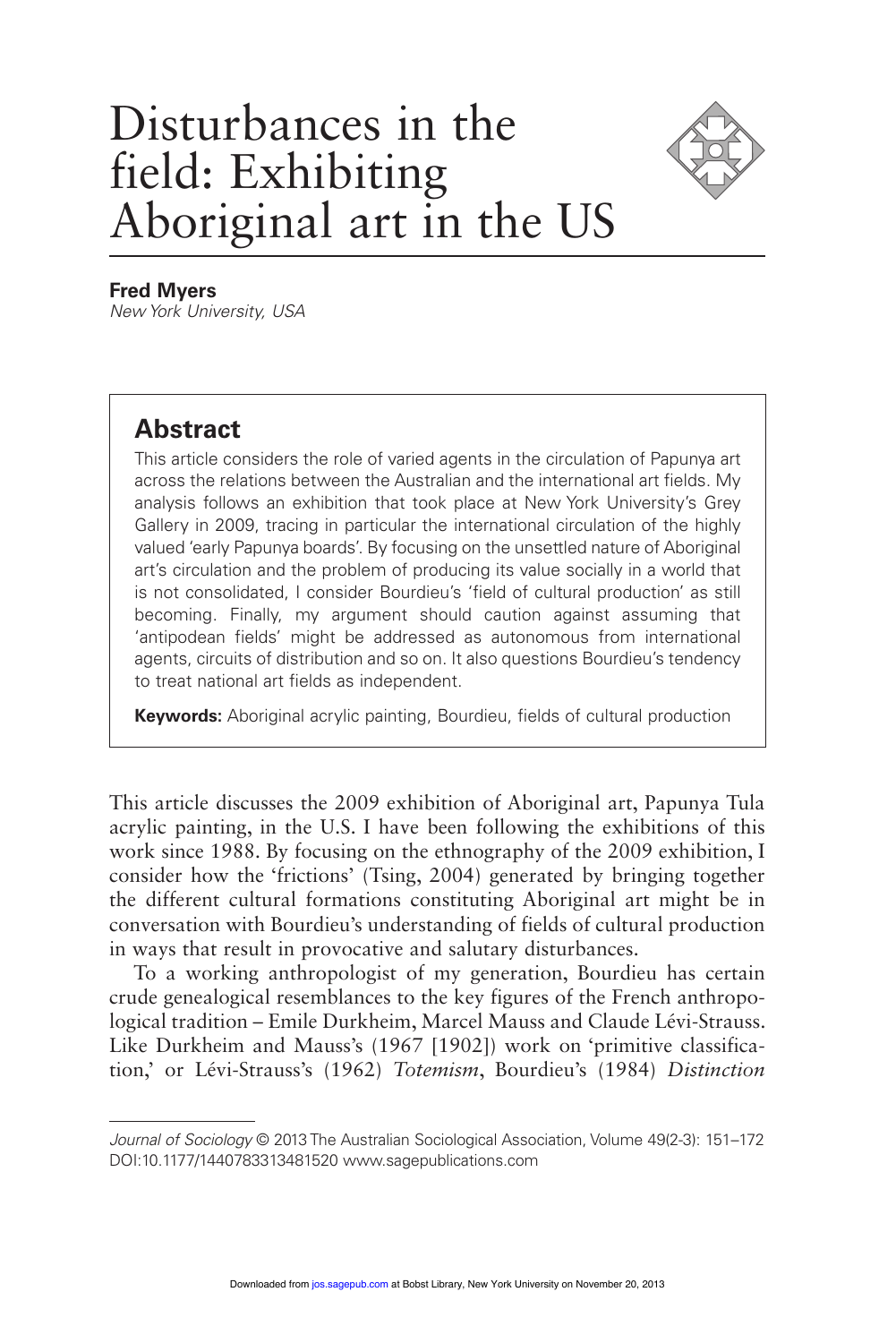argues that differences among objects reflect differences among social groups, and that social categories (knowledge, classification) emanate from such differences, which, in turn, are crucial to the formations of personhood. Bourdieu's addition was to recognize that the organization of difference might be stratified in a way that served a hegemonic function. His interest in fields of cultural production (Bourdieu, 1993, 1996) was in historicizing the very development of their autonomy. Viewed abstractly, the organization of a field of cultural production depends on the development of such autonomy to secure a totalizing organization of difference within it.

It is not surprising that one might find some limitations in resituating elsewhere a framework developed to explain the field of literary production in 19th-century France. Bourdieu's concern with a particular *national* field of cultural production did not really interrogate the significance of France's historical tradition of centralization and elaborated forms of stratification, nor did it – importantly for my concerns – require Bourdieu to account for the introduction of radical cultural alterity into the system. Surely, the most significant insight I have borrowed from Bourdieu is that the 'boundarymaking' of art discourse – distinctions between art and non-art put forward by theorists such as Clement Greenberg (1961 [1939]) or Theodor Adorno (1983), for example – are defensive strategies, not neutral facts but forms of cultural production, hegemonic exercises of power through knowledge. This has enormous significance for thinking about boundaries in the movement of Aboriginal art into western art worlds. But these movements are often messier, more chaotic, less resolved than the position-taking that take place within more coherent fields.

Exhibitions are necessarily only partial instantiations of a field of cultural production, movements in its reproduction, transformation, or failure. They are events, articulating actors' perceptions of objective structures and instantiating their dispositions in strategic or tactical action. The indeterminacy of such events, I argue, requires a focus on 'culture-making' as a way of thinking about exhibitionary activities that bridge new domains, as has happened with the display of Aboriginal art in the US.

Bourdieu is less instructive about what I call 'the traffic in culture' that shapes the circulation of work such as Aboriginal acrylic paintings. This is a circulation in which different regimes of value come into unprecedented contact, creating what anthropologist Anna Tsing (2004) has discussed as 'friction'. Grounded as I am in the level of intercultural events available to ethnographic scrutiny, I am more impressed by the frictions set in motion between disjunctive and sometimes incommensurable regimes of value than I am by the effects of what Bourdieu discusses as 'misrecognition'. That said, let me pursue an ethnographically grounded conversation with Bourdieu's ghost.

I am taking up the case of the 2009 American exhibition of 50 'early' Papunya acrylic paintings, painted mostly in the 1970s. The show was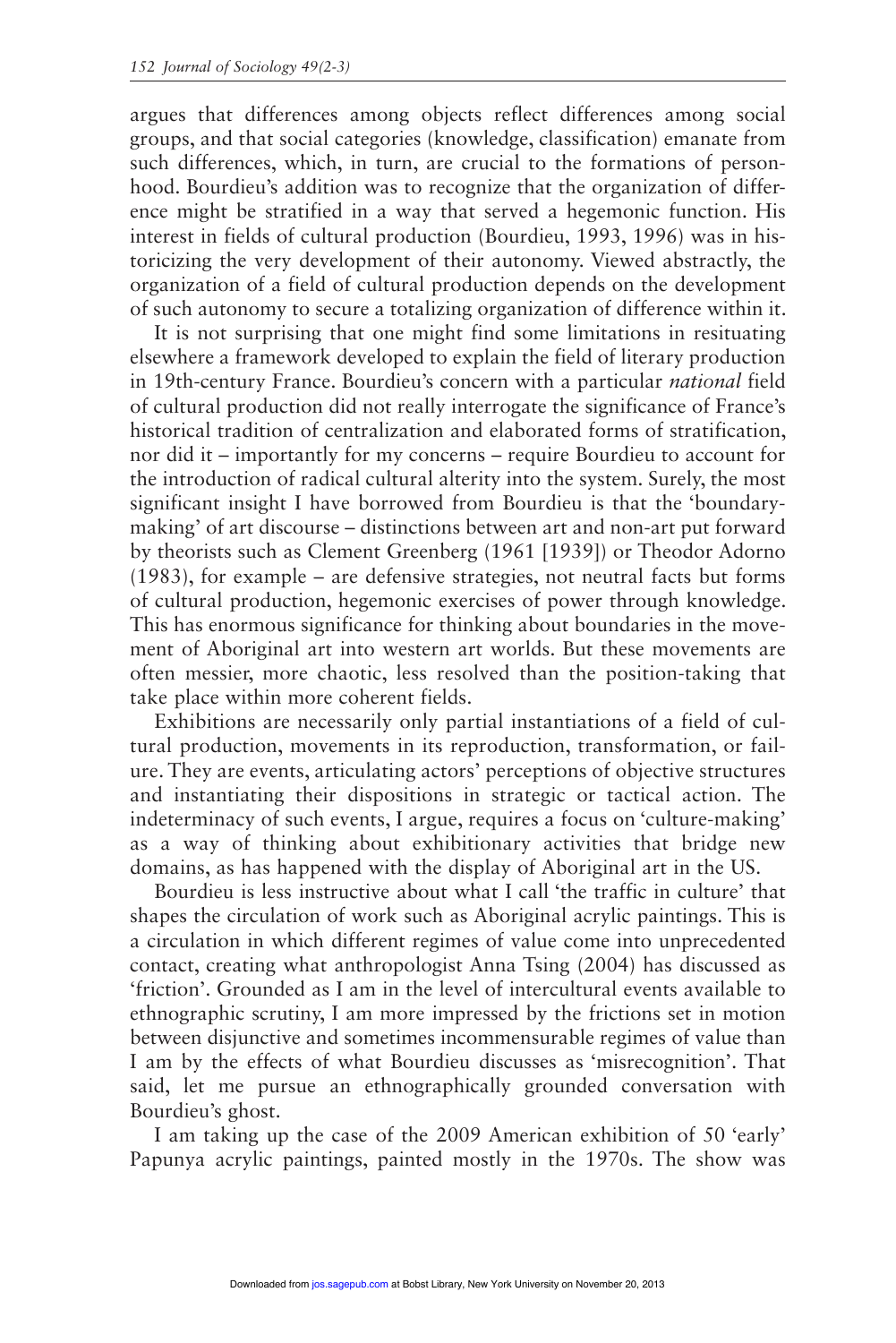entitled 'Icons of the Desert: Early Aboriginal Paintings from Papunya'. Applying introduced acrylic paints to the two-dimensional and permanent surfaces of masonite and other available materials, senior Aboriginal men from the several different language groups living at the government settlement of Papunya (160 miles west of Alice Springs) transposed their inherited knowledge of ritual, place, and body designs onto these surfaces, thus transforming these into objects for both recognition and exchange. Roger Benjamin, an Australian art historian hired by the American collectors, John and Barbara Wilkerson, who had purchased these paintings at secondary auction in the late 1990s, curated the exhibition.

'Icons' opened at John Wilkerson's alma mater, Cornell University in upstate New York, at the Herbert F. Johnson Museum of Art, then travelled to UCLA's Fowler Museum of Cultural History, and ended at NYU's Grey Art Gallery in the heart of Greenwich Village. I will focus on some features of this exhibition as it developed in these different locales in order to discuss the structure and effects of Aboriginal art's placement in the US. In the interest of full disclosure: I am a participant in this history; indeed, I have the longest history – since 1973 – with Papunya Tula painters of any of the participants in 'Icons'. Additionally, I was a crucial link to the exhibition at NYU, where I am a professor of anthropology and worked to get the show to our university gallery.

# **The time and space of art worlds, the differences among objects**

Given the much publicized success of Aboriginal art in Australia, many Australians wonder about its reception and standing abroad – especially in the US and Europe. Such concerns about 'value' are endemic to the field of art production generally. For example, the anthropologist Stuart Plattner (1996) showed how buyers of contemporary art in St. Louis constantly looked beyond the local, to New York, for 'guarantee' or 'legitimation' of a value that would reassure them in their own judgments. Such value, as many writers on art have noted, is typically indicated by a resumé of an artist's exhibitions and inclusion of their work in collections elsewhere – especially by institutions and persons with a prior reputation for their taste or knowledge; here we recognize a role for cultural and social capital in the functioning of any contemporary artistic field of production.

By contrast, such a network of circulation, purchase, and exhibition, constitutes – in the case of Aboriginal art – a very uneven or perhaps disorganized field of cultural production. Thus, my discussion forms around differences between the Australian or national field of Aboriginal art and the international one as sites for producing value.

Let me point out, first, the larger, national political fields within which this art is embedded. Within Australia, the production and reception of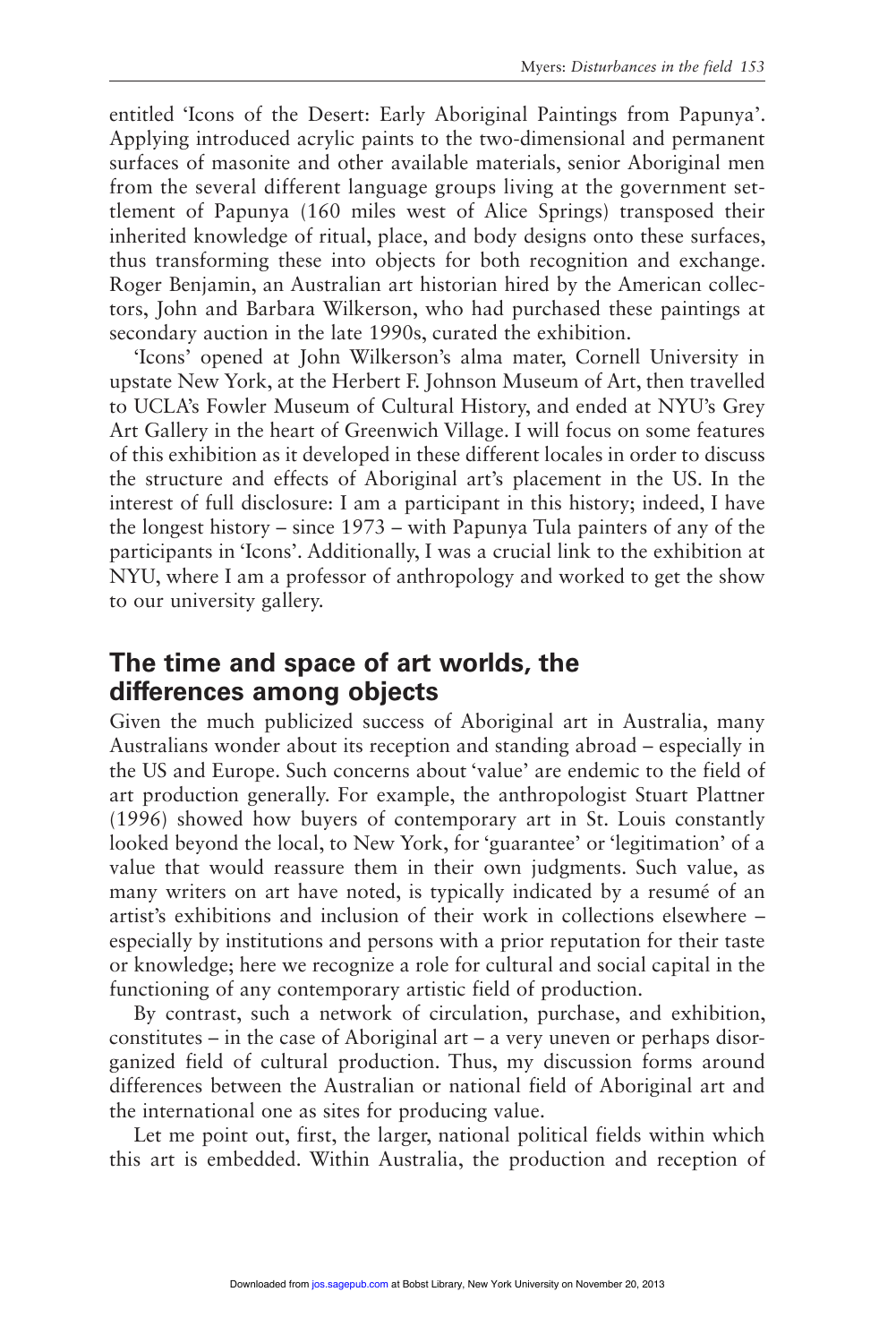Aboriginal art is articulated through the structure of 'settler primitivism' (see Thomas, 1999), with the co-presence of 'native' and 'settler' informing that relationship. In contrast, although the U.S. is also a settler nation, Aboriginal art arrives in the U.S. typically within a framework of a more general 'primitivism' – a formation delineating the cultural difference such work represents as modernity's 'Other' – that is, without any moral or political sense of the co-implication between viewer and producer, for the most part.1 In this form of primitivism, Aboriginal art tends to be defined in relation to 'modern art' in an ideological formation thoroughly discussed in the 1980s.

In fact, the Wilkersons narrated their own discovery of the paintings in almost 'explorer' terms, as something they found when visiting their son, then an exchange student in Sydney. Apparently innocent of any sense of the settler politics of Indigeneity, on going to the Northern Territory Museum, after reading their son's paper on Aboriginal art, they 'were gobsmacked', to quote John Wilkerson, by the beauty of the paintings. They determined to make them the object of their connoisseurship.

There are more specific key differences between Australia and the U.S. that I might sketch by reference to my use of Bourdieu in a few of my prior writings on Indigenous acrylic painting in Australia. These are focused on the Papunya Tula Artists cooperative – the originary location of the Indigenous acrylic painting movement. I have argued, for example, that the *success* or *uptake* of Indigenous art in Australia owed a good deal to the distinctive *tastes* of the 'Whitlamite' professional-managerial class of the 1970s and 1980s (see Myers, 2001, 2002). These Australians were international in taste but nationalistic in their postcolonial movement away from Britain and the U.S. They were tertiary-educated people whose tastes were formed in international (formalist) modernism but who wanted to identify with forms of this international taste (think Abstract Expressionism and Jackson Pollock's *Blue Poles*) connected to their own national belonging and to use it to resituate their alienation from a non-European landscape. There are, of course, particular frictions here – or disjunctions as I have called them elsewhere (see Myers, 1991). Most Aboriginal art intrinsically asserts not only the *presence* of Indigenous people, but also puts forth a claim that the land of the nation is *theirs*.

In another article, I distinguished between two formations of collector *habitus* in Aboriginal art, a nationalist Bohemian one and a modernist nationalist, each crucial in developing particularly Australian values for Aboriginal acrylic painting (Myers, 2006a). Such analyses suggest some of the shape of a national field of Aboriginal art production in Australia and how a particular set of values came to be identified with at least *some* Aboriginal art. My analysis weaves emerging tourist identity and national distinctiveness around a changing international economy and political system. Drawing on the volume of this interest and value, the combination in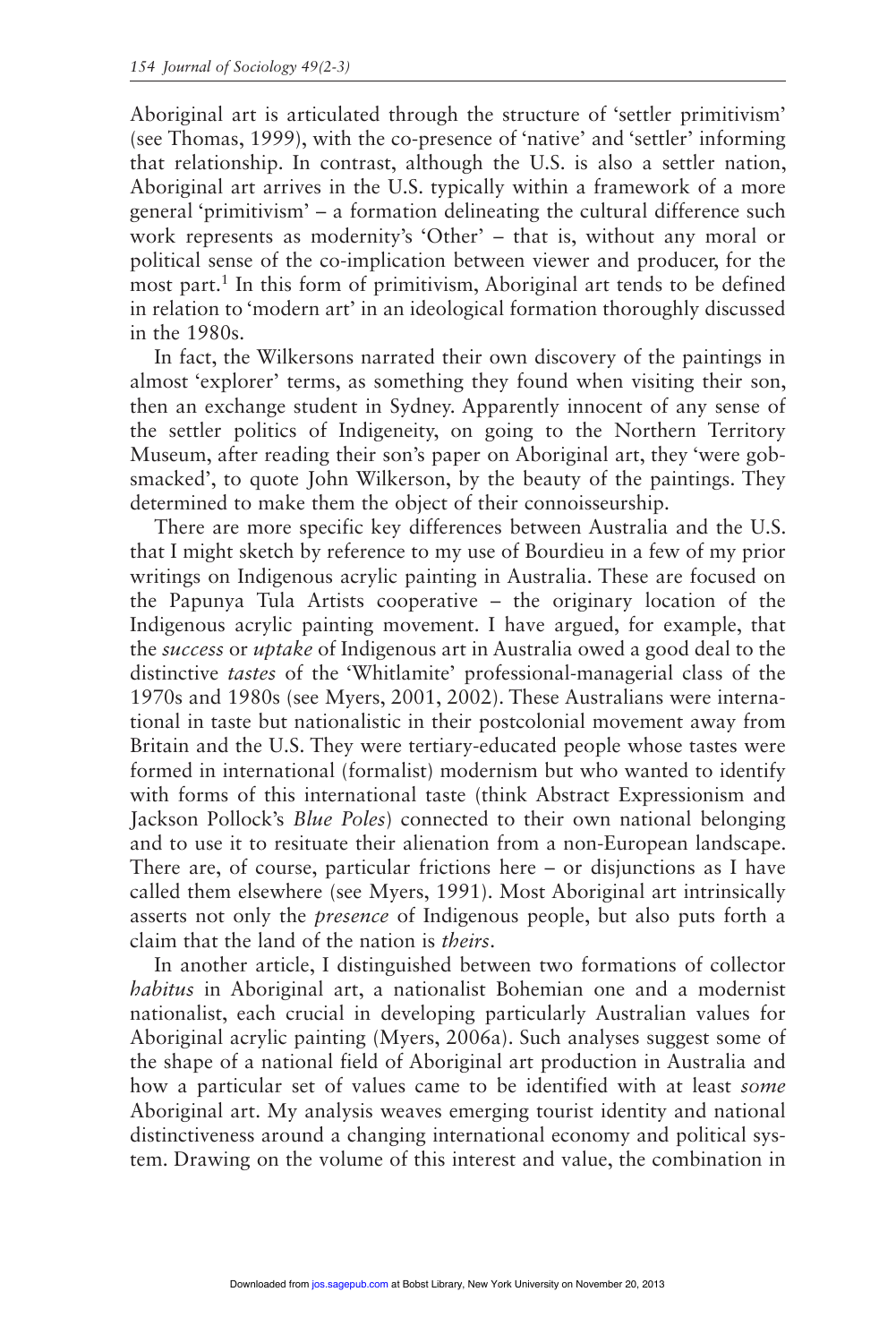Australia of State galleries along with a developed system of private dealers, critics, and collectors has allowed for a somewhat coherently developed 'art world', if not a fully autonomous field of cultural production.

The Australian subjectivities I indicate do not exhaust the range of those who buy Aboriginal art, even in Australia. It is well known that a huge portion of the market is made up of tourists, who purchase at the lower end of the market. They value the work they purchase by virtue of its connection to a place visited. This is shared by many Australian and overseas visitors, both of whom are often indifferent to deeper attachments of Aboriginality.

While these heterogeneous interests support the overall value perceived in 'Aboriginal art', there also remains an interest in high-quality Indigenous art by a small number of overseas collectors and, although less so, by museums. The desire of these collectors differs from that of tourists as well as from that of the Whitlamite professional-managerial class for whom it indexed their 'home', or possibly a negotiation with an insistent moral claim of prior occupation. However, the combination of the overseas collectors with the Australian Whitlamite class has the force of a dominant class fraction – an emergent taste class – with respect to more touristic forms.

#### **Differentiating objects**

Such movements of culture, while still organized around classification and stratification, as in Bourdieu's work in *Distinction* (1984), seem to require further analysis if we think about how they enter into spatially and culturally extended fields of cultural production. They may not map simply onto 'taste classes'. Indeed, to imagine mapping, we might need to distinguish classes – differences – in the field of objects.

Pascoe's (1981) four-cell matrix from three decades ago, in defining types of artifacts, bears a strong resemblance to the matrix Clifford (1988) identified in 1988 as representing the taxonomy of the western art-culture system. 'Authenticity' is a component of the fine arts model of value that is not represented in Pascoe's taxonomy, but is better represented in James Clifford's fuller diagram of the western art-culture system. Clifford's fourcell matrix identifies authenticity/inauthenticity as one axis of the art-culture system, with genuine art and culture at the authenticity end (vs. fakes, inventions, tourist art, and commodities) and masterpiece/artifact as the other axis, with originality, singularity, and connoisseurship opposed to tradition, collectivity, and folklore. The schema presented, it should be noted, corresponds to a differentiation of art museums (galleries) vs. natural history or cultural museums, on the one hand, and both differentiated from the commercial market – which is neither real art nor genuine culture.

#### **From classification to practice**

As Bourdieu well understood, objects do not (just) *have* a meaning. They acquire meaning in a range of practical activities. Exhibition – a form of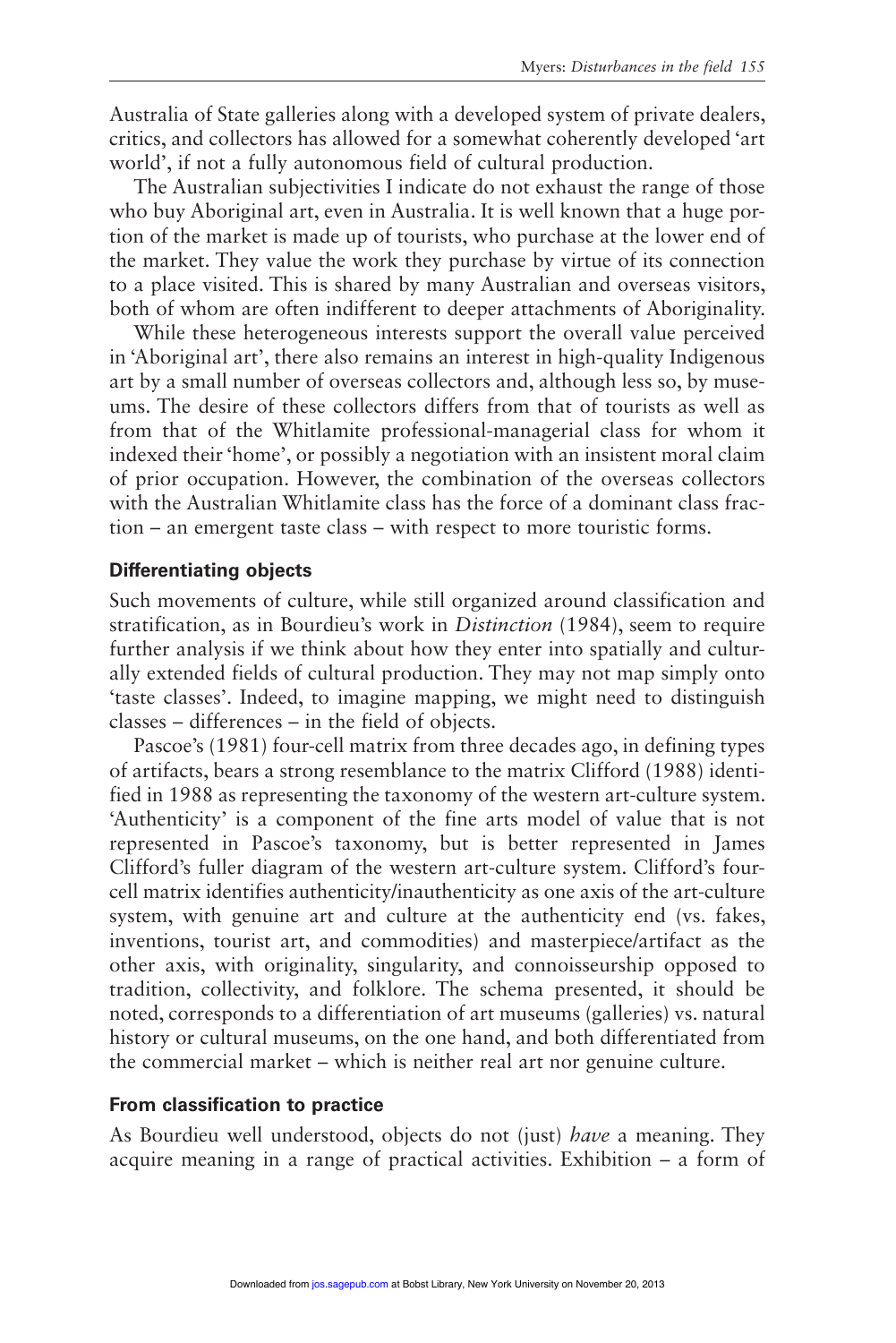

**Figure 1:** The art-culture system (after Clifford, 1988: 224)

social action based in a system of practice – plays a key role in the classification of objects, creating the space for the 'singular, masterpiece' that James Clifford has identified as the location in the class of objects schematized in the western modern art-culture system. The placement of acrylic paintings into this category in Australia has been accomplished through a variety of exhibitions, prizes, and critical writing, of which many non-Australians are ignorant. Without space to develop this, I will simply assert the necessity of exhibitions in developing the 'taste' and 'discrimination' necessary for 'fine art' to exist as objects suitable for 'aesthetic contemplation'.

The exhibition of Aboriginal art *overseas* is an even more complex phenomenon, drawing on many different interests, exhibitionary institutions, and sorts of social actors. For a start, how is it that exhibitions come to *be* in places like the US? Exhibition does not respond simply to an already existing consumer demand within a fully formed field of cultural production; audiences and markets are built, and the geographical/national specificity of Aboriginal art has been central to that art's support.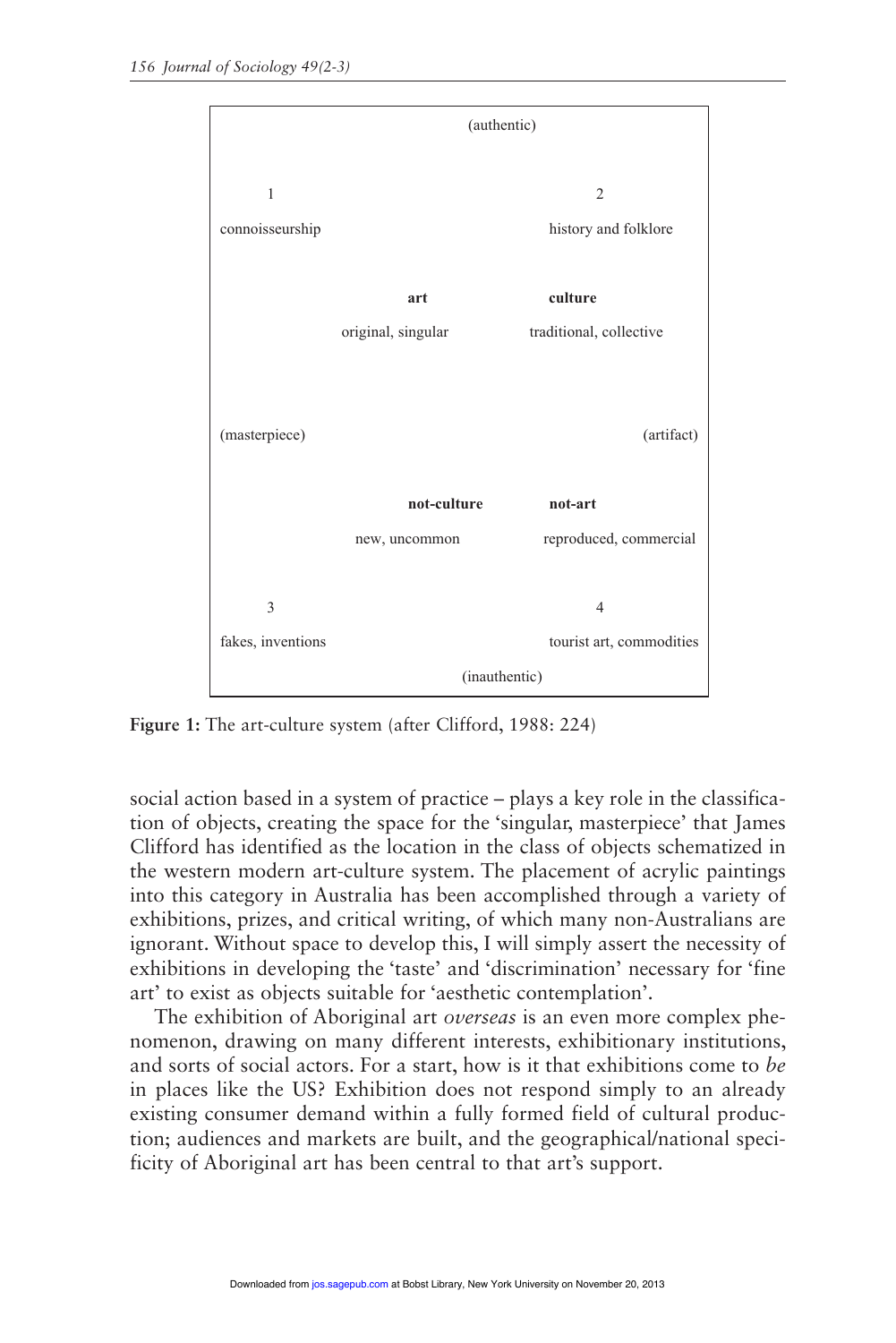In the 1980s, for example, government support for overseas exhibition was motivated by the goal of increasing tourism (making Australia a distinctive, interesting destination), of increasing economic income (industry), but also in establishing some sort of *national distinction* as a country identified with recognizable and geographically specific forms of cultural value. The two major late 20th-century exhibitions that I have analyzed previously are exemplary: 'Dreamings: The Art of Aboriginal Australia' in the US in 1988 (the Australia bicentennial year; see Sutton, 1988) and 'La Peinture des aborigènes d'Australie' in France in 1993 (see Dussart, 1993), which was supported – in part – by funds put into Franco-Australian relations to celebrate France's bicentennial. Crucially, these exhibitions sought to present the work as 'art' through a variety of legitimating curatorial procedures, and not as mere objects of cultural curiosity.

These exhibitions met with varying responses, but the recognition that accrued from 'Dreamings', in the U.S. and indeed any success overseas (such as the famous 'Magiciens de la Terre' in Paris, 1989) has been very significant in establishing legitimacy for arguments *within* Australia for the value of Aboriginal art as well as in developing the taste and sensibilities of wealthy collectors.

# **A frame of the exhibition: a new kind of beauty is born**

*The Australian* correspondent Nicolas Rothwell's review of the show's catalog serves as a useful guide to one narrative of the 'work' of the 'Icons' exhibition. Rothwell (an influential critic of Aboriginal art and widely read commentator on Northern Territory affairs) followed the exhibition's framework in pointing out that this was an unusual collection, a 'treasure trove' of 50 boards and canvases, 'unified not just by date and place of creation but by tone and theme.' That the *early* period was the focus shaped the representation of the exhibition in terms of beginnings and origins. Rothwell honored the intention of the Wilkersons as patrons: 'Like many great collectors, they felt the need to probe the works they owned: to learn from them and share them.'

For Rothwell, the 'Icons' exhibition promised to be a successful – even landmark – event, with 'paradigm-changing potential'. The paradigm he hoped to see emerge was a familiar one, enunciated in the particular way he praised Roger Benjamin's curatorial essay in the catalog: 'The effect of this bravura piece of criticism is to liberate the viewer from the perspective of anthropology and to encourage a new mode of looking at Papunya work.' Rothwell thus congratulated Benjamin for fulfilling his brief 'to treat the paintings as art', as the next hoped-for stage: the recognition of these paintings properly as 'art'. Indeed, Benjamin cast the exhibition in this light with the opening words of his essay: 'Beauty has many forms, but it is not every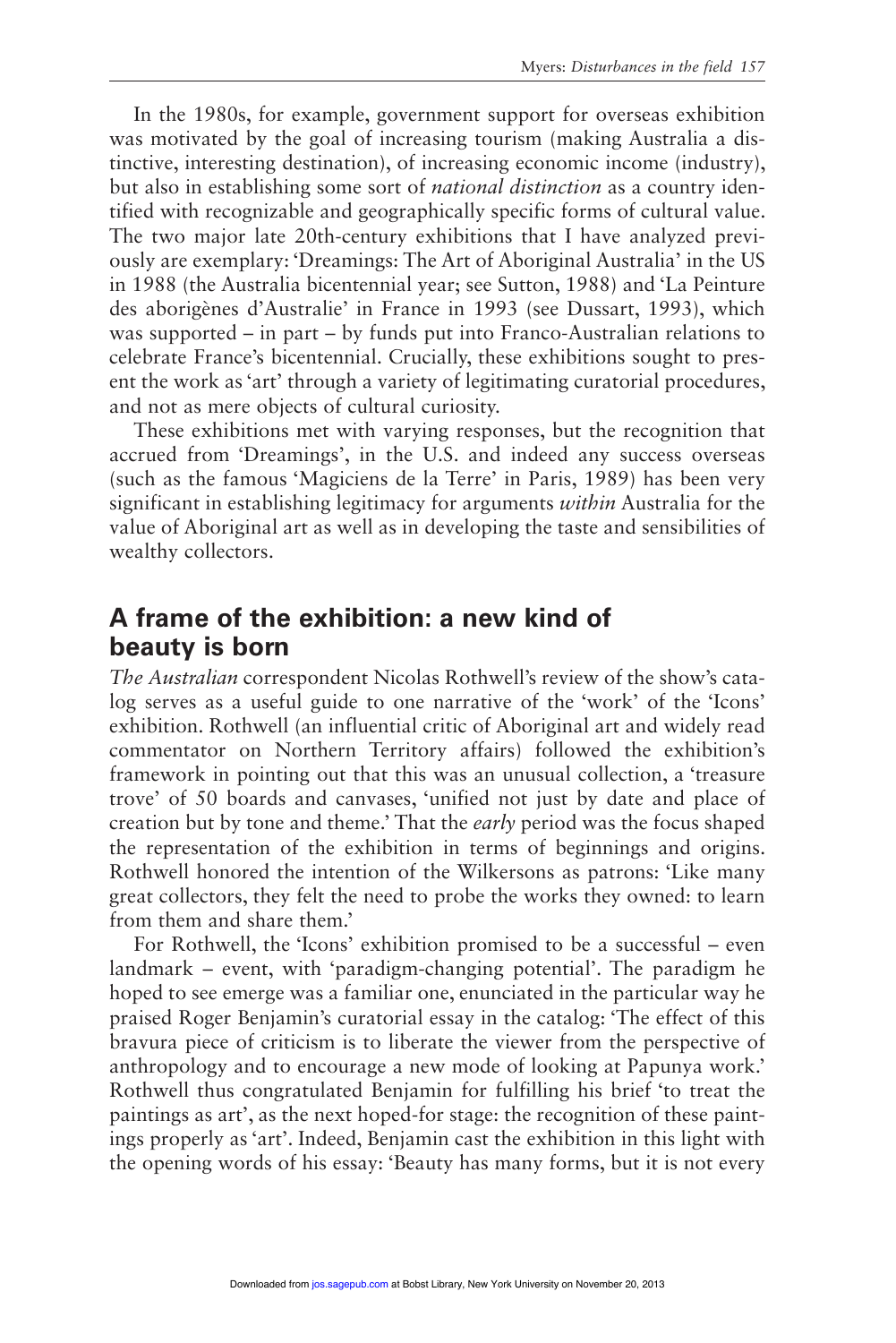day that a new kind of beauty is born to the world. Such is the achievement of the painters from Papunya' (Benjamin, 2009: 21).

It is not my goal here to argue *what* the painting movement has been, but rather to discuss the exhibition as articulating an emerging field of cultural production. The 'Icons' exhibition, which Rothwell recognized as 'the most targeted exhibition of its kind to have been displayed overseas', would face an audience for whom 'appreciation of Aboriginal traditions remains in a fledgling state'. But New York could be a catalyst for a shift in the appreciation of this work, Rothwell suggested, on a par with the paradigmatic modernist exhibition – the retrospective of Picasso in New York, in 1939.

## **The structure of the field, partly: 'You can take the art out of the bush, but you can't take the bush out of the art!'**

If the distinctive aim of 'Icons' was to present Wilkerson's collection of early paintings as extraordinary fine art, what does the artistic field require? If making the acrylic paintings fine art is the goal, must other dimensions of the work be suppressed or disregarded as irrelevant to the artistic qualities? In the U.S., then, should or would the cultural content and political intentions of the paintings be accorded recognition?

In discussing my position in relation to the 'Icons' exhibition, I can clarify some issues about this artistic field – ideas perhaps best summed up in a mantra I have coined: 'You can take the art out of the bush, but you can't take the bush out of the art!' I began my association with the Pintupi painters of Papunya Tula Artists cooperative in 1973, when I was an anthropology PhD student living in the outstation community of Yayayi, a hinterland of Papunya. In those early years, I helped the Aboriginal-owned cooperative by providing documentation of the paintings for their circulation into sale and collections, not only helping the manager of the cooperative given my language skills in Pintupi (one of several languages spoken at Papunya) but also serving the local wish that I help Yarnangu (Aboriginal people) let consumers know that these paintings were valuable, 'from the Dreaming', 'not made up by people'. The Pintupi and other Papunya Tula painters understand the designs and stories to originate in the activities of ancestors who made the world the way it is.

I have had, since then, a continuing concern to help the Papunya Tula Artists obtain for their paintings recognition of their intentions and of the value they understand to be in them – which I call their 'revelatory value' – in reference to their location within an Indigenous regime of value in which initiatory revelation and exchange are central. The desires of the original group of Papunya Tula painters were for their work to gain this cultural recognition, a recognition they feel they deserved based on the sacred – i.e. revelatory – value of the works. In depicting their ancestral stories, their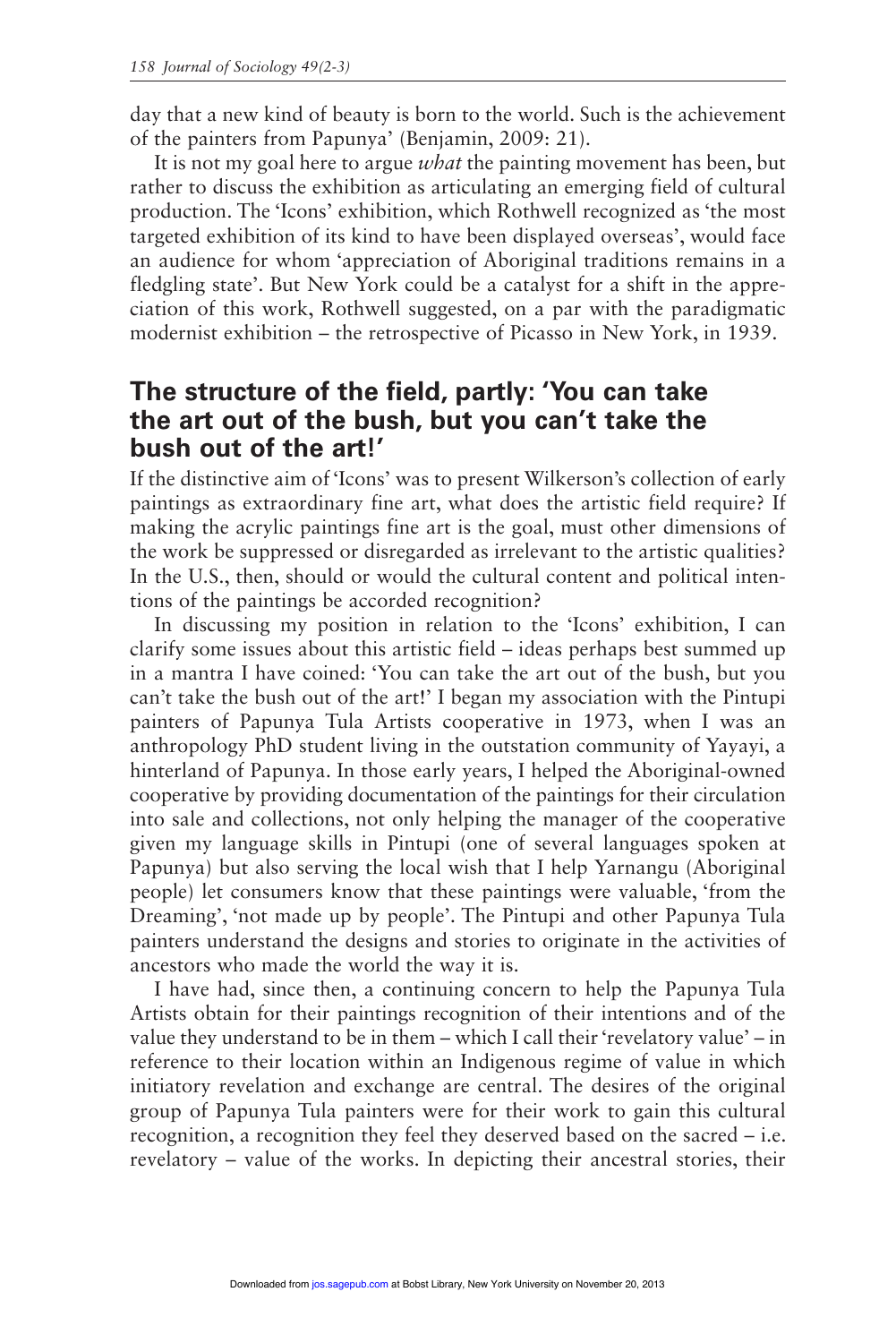Dreamings, in the paintings, the artists show – and share knowledge of – the power of their Dreamings, the land these Beings made, and their own cultural identities.

In some important respects, the Papunya Tula painters are intrinsically part of the artistic field of cultural production. The very condition of their acrylic painting *is* a market. It is the market that has made it possible for individuals to paint works in such volume, and that underlies their expressions of virtuosity. It is the existence of this market that makes available canvases and acrylics, media that are – crucially – acceptable to the highest category of art: painting. This combination of market and medium allows Papunya painting to be perceived within a framework of comparability with other 'art' as well as making it mobile and commodifiable. On the other hand, the painters – and certainly those collected by the Wilkersons – did not understand themselves as most highly regarded non-Aboriginal artists do. Their painting has its foundation in a cultural discipline and accompanying regime of value that is distinct and not reducible to market disposition; it does not represent conscious dialogue with or challenge to other art movements, as Bourdieu (1996: 232–6) has sketched such relationships. Thus, they represent a kind of radical difference. This orthogonal relationship of being 'outside' – or Other – is what lends support to tendencies to place them in the 'Primitive' (vs. Modern) category, especially in the U.S. or France, lacking the immediate settler context.

Unlike Bourdieu's delineation of habitus and field in a two-way relationship, with agents incorporating into their habitus the proper knowhow to allow them to constitute the field, Indigenous artists – certainly those of Papunya Tula – have only in minimal ways incorporated knowhow about the art world from the consumers. While at a subordinate level acknowledging or incorporating the sense of 'finish' required by the market, the Papunya painters have continued to give precedence to their own sense of what is present in their work – an encompassing relationship of contradictory values that another French anthropological luminary and scion of Mauss – Louis Dumont (1966, 1982) – called 'hierarchy'. The priority they continue to give to their own inspiration (forged in relationship to particular significant places, shaped by ancestral beings and reinforced by repeated trips to visit and ritually enliven this presence) supports a constitutive friction – between the indexical connection of the paintings to sacred places and knowledge on the one hand, and their status as fine art commodities on the other – to which I have tried to lend support through my own research and writing.

In this regard, it is interesting to return briefly to Clifford's (1988: 224) diagram of the 'art-culture system', with its implication that if 'traditional' culture items (high Aboriginal cultural value) become original and singular, they can move into the area of the art-culture system marked off as 'art'. They can become masterpieces, rather than artifacts, and enter into the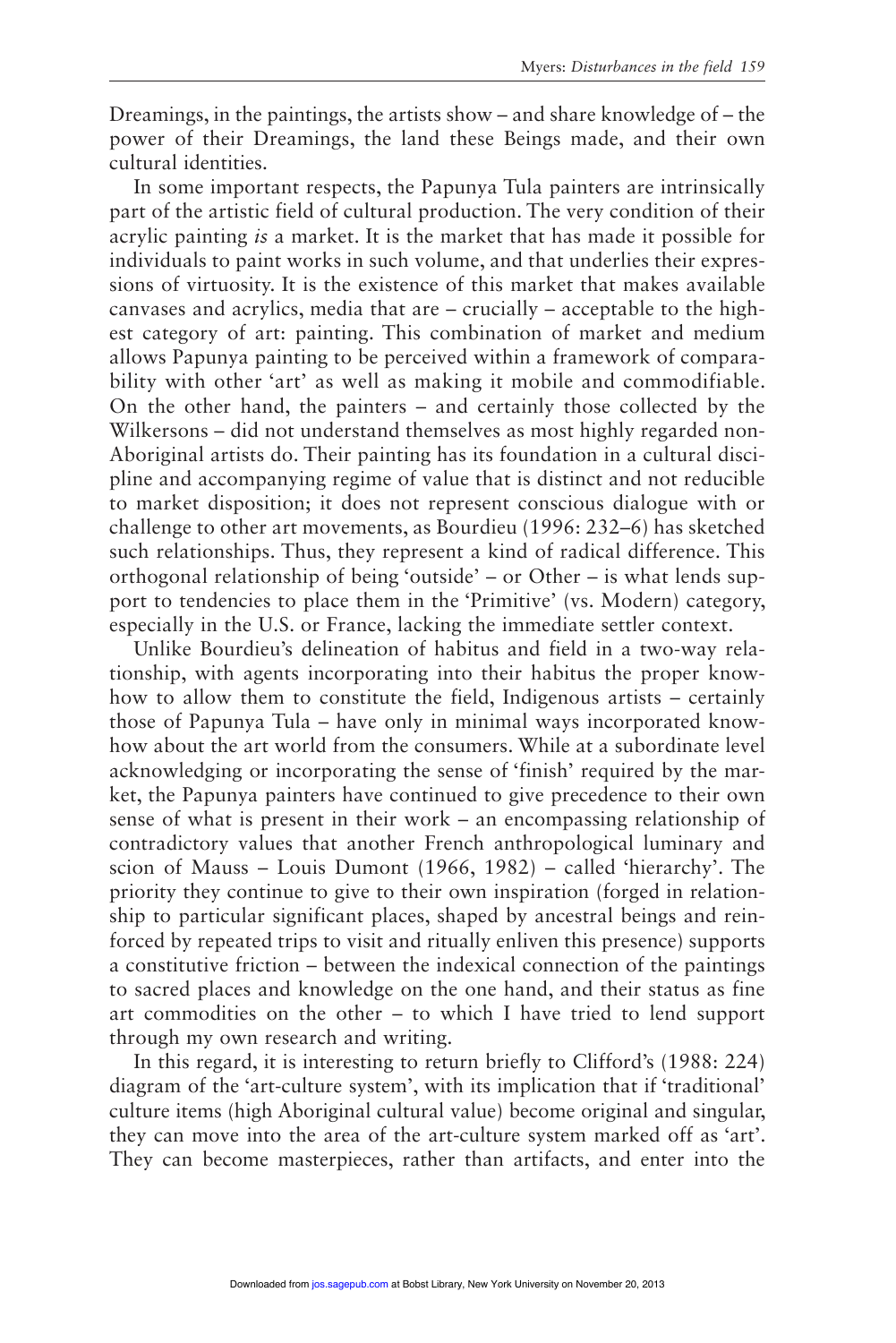economy of the art museum and the art market, rather than the ethnographic museum or – if they become too commercial and reproduced and therefore of 'low' Aboriginal cultural value, they become tourist art. This is a schema for regulating the relationships between Aboriginal cultural value and western art value. As 'masterpieces' rather than 'artifacts', objects can be subject to aesthetic contemplation, distinguishable by those of good taste.

The classification of fine art indicated in Clifford's diagram – based on connoisseurship, market, and art museum – recognizes a difference in human creativity and execution that has little significance in the '*revelatory regime of value*' in which Aboriginal art production originates. To be art in western categorical frames, an object cannot be 'collective' but should be expressive of a more sublime characteristic that subordinates other properties to individual creativity. Yet, these objects also index and put forward a complex, land-based Indigenous personhood into national space and into a cosmopolitan art market.

In Australia, by virtue of frequent exhibition and museum collection, acrylic paintings have traversed this territory and are seen in the light of 'creativity'. But the power of the revelatory qualities, of local protocols, is not fully or simply extinguished in being subordinated to the aesthetic. While they have submitted some of their properties to reorganization in acquiring value in the domain of fine art, the paintings have nonetheless retained the other sorts of cultural power that underlie this not-quite-settled classification. This is a friction.

If the Indigenous world of values stands in some kind of juxtaposition to those of the art world, its mediation is equally fraught. The distance of these painters from the market, culturally and spatially, has given great importance to a range of intermediaries in this relationship: of writers as well as the gamut of field officers, art collective managers, and dealers. There is a significant divide between those intermediaries who reside in close proximity to the bush and local communities and those from more cosmopolitan centers – between the bush and the urban. This divide, at times, also constitutes the friction between the anthropologist/ethnographer and the art collector/art historian/ art critic – a friction stronger in the case of Australia than it is overseas. Note how close the articulation of this divide is to Rothwell's habitus, his disposition against the 'ethnographic' in favor of the 'artistic'. Intimate knowledge of the painters and their practice comes, if you will, from the bush and close proximity to the values there, but other forms of cultural power emanate from the city. The struggles between these groups of intermediaries are palpable: visiting curators who are uncomfortable in the bush, who do not know how to change a tire, who cannot understand the clear expression of Aboriginal English, and so on. Conversely, what I call 'bush capital' – the knowledge and experience of Aboriginality acquired by those working within Indigenous communities – is a form of social capital that is important in this field.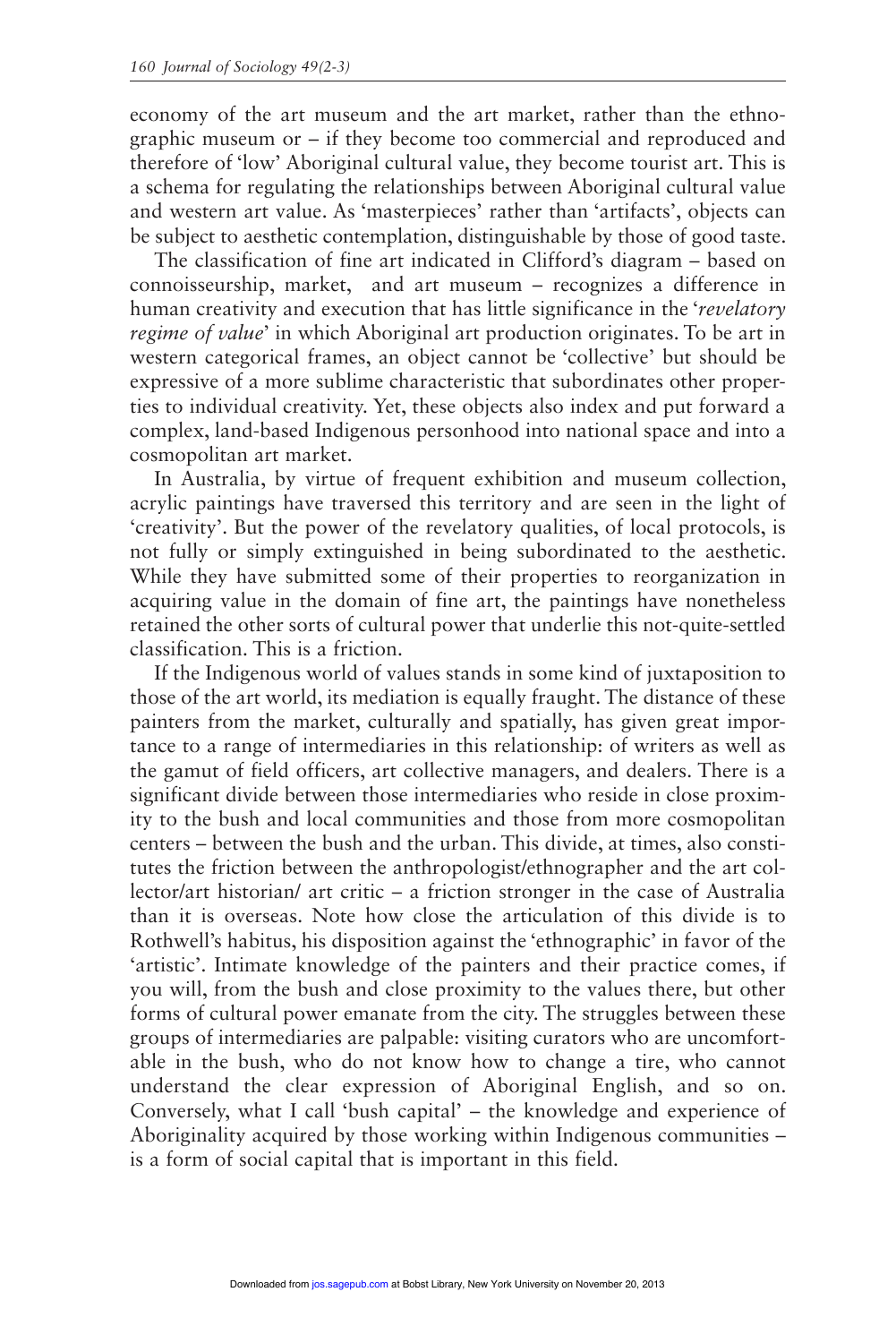#### **The structure of the discursive field**

There are very practical dimensions – or indications – of the categorical structures of the art-culture system I have described. 'Anthropology' is often constructed discursively within the field of 'Aboriginal art' as a lesser version of appreciation (if not utterly as a colonial activity, despite our longstanding efforts to decolonize the discipline).<sup>2</sup> We anthropologists have social capital in our relations to people in the bush, but not so much cultural capital in the palaces of art or in the spaces of art criticism. It has been common for analysts or critics to identify the emergence of Aboriginal art as a 'fine art' with the removal of these objects from the domain of 'ethnography' and their repositioning as 'art', as illustrated by Rothwell's review. This Kantian removal is not simply a matter of venue – art gallery vs. ethnographic museum – it is also presumed that the sort of knowledge that anthropologists have about these objects is mostly irrelevant to their standing as art objects. Stripping objects of utility and regarding them simply as objects for aesthetic contemplation is a founding doctrine of modernist art.

Such antagonism to the ethnographic is a convenient ideological move in a world in which it became significant to claim control over these objects, and in which art comprises an autonomous domain. Through such exclusions, or rules, art comprises a field of cultural production distinct from 'anthropology' which has 'culture' as its domain, while the defining principle of 'art' is 'aesthetic discrimination.' As much recent history shows, however, the art world is not monolithic in terms of its principles. Although it has long dominated and is now a sort of commonsense default, Formalist modernism – which was articulated to distinguish 'art' from other sorts of objects – is not the only art game in town. Much as I admired what Rothwell lauded as Roger Benjamin's attention to Papunya painting as 'a new form of beauty', my perspective on this exhibition – from the bush, as it were – and on exhibitionary practice, therefore, was not so much to fit the paintings into an existing field of western cultural production, but to intervene in that field of cultural production, or at least the placement of objects within them.

I am not unsympathetic to understanding this art world as having its own dynamics and placement in a larger field of cultural production. However, it also seems to me that, with extensive exhibition and writing about it (forms of acquiring cultural capital), some Aboriginal art, and especially work like Papunya Tula's, might be seen as 'contemporary art' in the sense that Australian art historian Terry Smith (2011) has recently outlined: a contemporary creation of cultural value. In Australia, where knowledge of Papunya Tula's 'local art history' is established (through years of exhibition and publication), we can perhaps talk of an 'Aboriginal art field of cultural production', as Caroline Hoban (2002) did a few years ago in articulating a subdominant and somewhat autonomous lesser sphere of 'Aboriginal art' separate from the cosmopolitan and international sphere of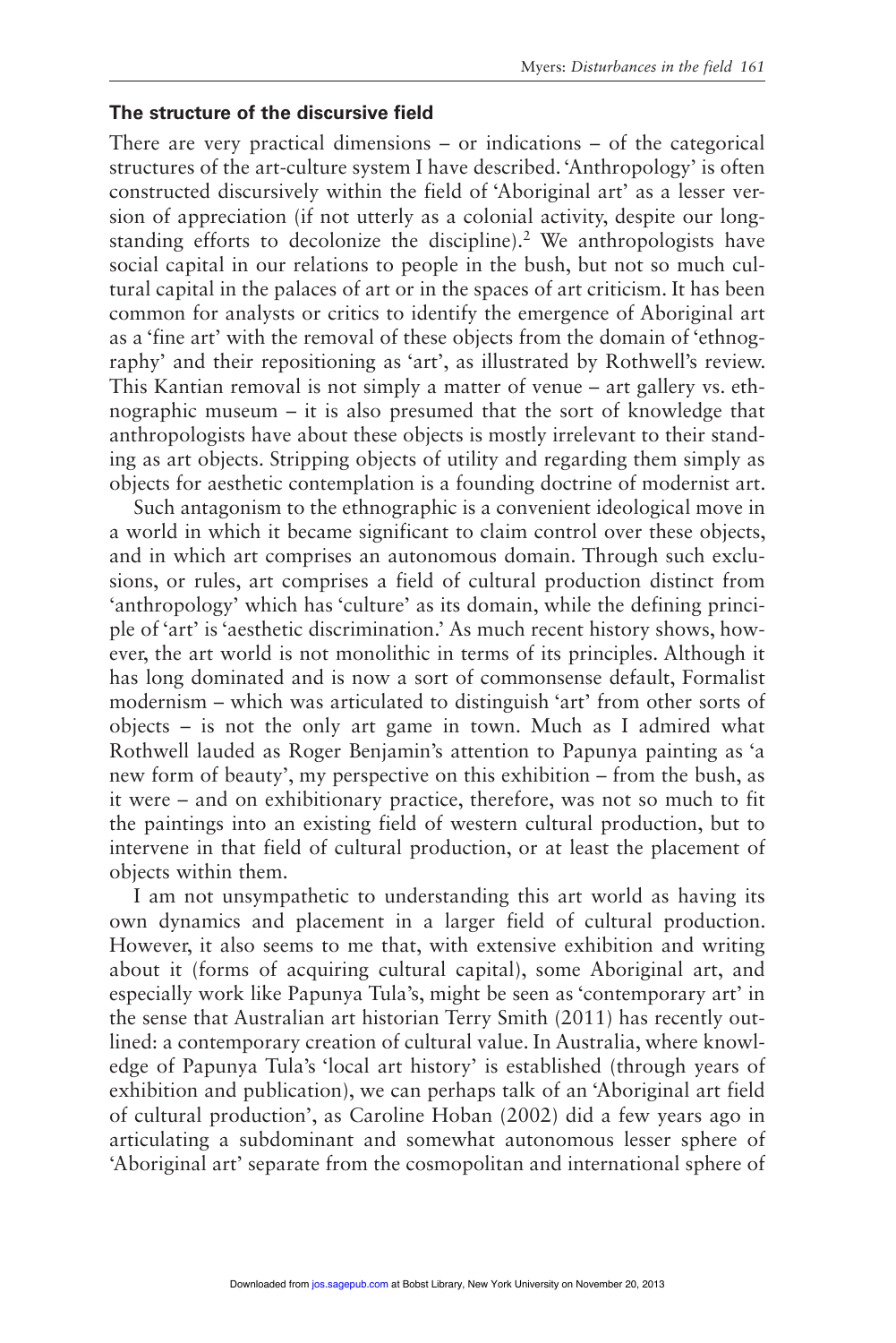contemporary art. But I think it may have more radical, challenging capacities than she saw then. Outside of Australia, lacking that knowledge of a regional or national art, when work like this circulates in occasional exhibitions or Biennales, the framework of 'contemporary' art or 'contemporaneity' may be another option.3

#### **'Icons of the Desert'**

The 'Icons' exhibition embodied the intentions and activities of many people. These were paintings that John and Barbara Wilkerson had purchased, almost entirely on the secondary market at auction from Sotheby's in the late 1990s. They decided to have an exhibition, as Rothwell writes, to learn more and share the paintings. Later, John Wilkerson described his path as 'a journey of understanding'. The Wilkersons, as I understood them initially, were not interested in the more recent paintings. Perhaps this bespeaks John's prior interest in folk art (as President of the Museum of American Folk Art), in work deemed unmediated by formal conventions and training, less responsive to consumers and the market. I believe the fundamental attraction to the particular beauty they saw was a sense of the paintings as primitive, basic, urgent. These paintings came, they said, 'not from the hand, but from the soul' – direct expressions, unfettered by formal training.

Wilkerson is a well-to-do, self-made businessman, specifically a man of what used to be called 'modest (and rural) origins' who grew up in a small Nevada town, went to a regional university in the American West before getting a PhD in managerial economics and market research at the elite Ivy League Cornell University, and made his fortune ultimately as a venture capitalist involved with the healthcare industry. He has, obviously, what Bourdieu called 'economic capital,' as well as a long-term commitment to the arts. His relationship to Cornell and to its art museum, the Herbert F. Johnson Museum of Art, is fundamental to the mounting of the exhibition. The Johnson Museum undertook the basic development of the exhibition, the catalog, and its first installation, even though it had neither prior interest in Aboriginal art nor in-house expertise. Wilkerson's personal relationship was crucial to their willingness to take it on, as was his substantial commitment of funding for an exhibition of very high quality.

Such commitments testify to the Wilkersons' wish to be seen as thoughtful collectors, serious enough to have a collecting philosophy that they are able to objectify. At the opening of the Cornell installation, John spoke of the three legs of this philosophy: involving the 'eye' (connoisseurship), the 'heart' or 'soul' (how the hand expresses), and the 'mind' ('spirituality'). To carry out their vision, the Wilkersons employed the Sydney art historian Roger Benjamin as guest curator of the show. Benjamin's reputation as an award-winning art historian – of Matisse and French Orientalist art – was a significant source of legitimation and symbolic capital for an exhibition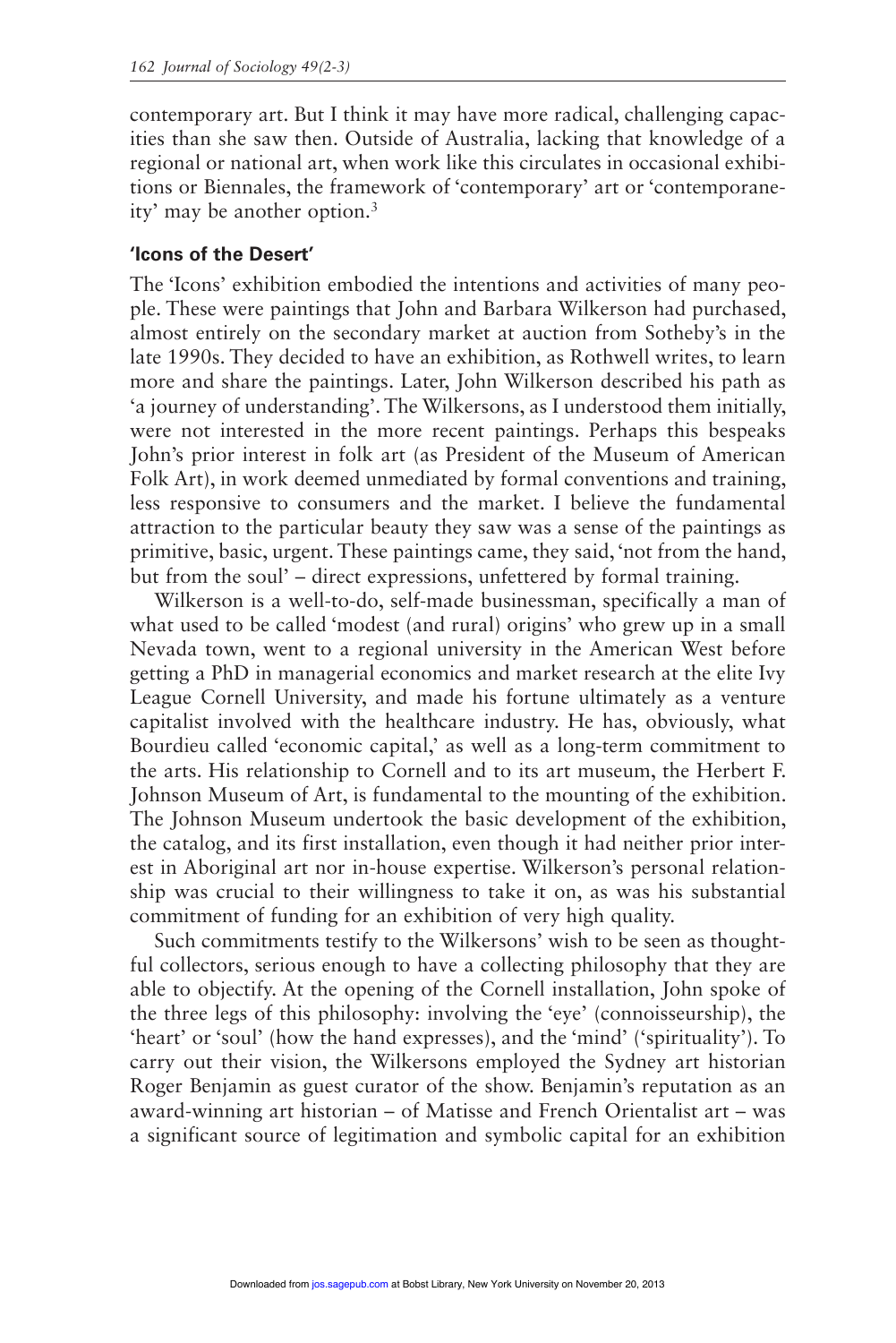that aimed to present the paintings as 'fine art' rather than as ethnographic or simply cultural examples.

Benjamin developed a rationale for the exhibition of early boards, from one cooperative, of a particular period – what Rothwell (2009) called a 'targeted exhibition'. In convincing other high-status institutions to participate, Benjamin's curatorial experience and scholarly reputation were crucial. He brought high-quality images of the paintings, a list of paintings and plans for a show. Indeed, the framework set forth by Benjamin's curatorial essay, as Rothwell (2009) noted, explicitly focuses on what critics call the 'formal' qualities of the paintings and, to a lesser extent, on the historical setting of the paintings. In curating the exhibition, he put his own reputation on the line as a scholar entering a new area and as an art historian whose judgments might be deemed ill-founded.

Exhibitions are serendipitous as much as strategic transformations of cultural capital. Cornell as a venue was secured by Wilkerson's connection, but in New York he needed other contacts. Benjamin's visit to NYC was facilitated by my introduction to the director of NYU's Grey Art Gallery, Lynn Gumpert. Benjamin's ability – his cultural capital as an art historian and experienced curator – to communicate with other professionals like Gumpert gave her confidence in the quality of the planning and the work. Still, given the unfamiliarity of Aboriginal art and culture in New York, key factors in the Grey Gallery's agreement were (1) my own presence as an NYU faculty member, my own past publications on Indigenous art and particularly of Papunya Tula art; (2) my wife and colleague Faye Ginsburg's work on Australian Indigenous media; and (3) the potential therefore to develop a meaningful and broader program connected to the educational mission of the university (which the Provost increasingly emphasized as crucial to support). Our networks in the city could also bring in new and distinctive audiences to the gallery.

Our intersection with the Wilkerson project was intentionally and somewhat delicately maintained, to some extent, as collaboration. We were neither in his employment nor under his direction in planning the direction of our framing of the exhibition, but we were unquestionably representatives of a 'dominated class fraction' (see Bourdieu, 1984), striving to make our own values prevail.

For the Grey Gallery, the ultimate social goal of the exhibition was to receive positive recognition (cultural capital), that is, reviews in major art media, and this requires not only judgment but also sufficient support to produce an exhibition that can attract visitors: support for outreach with high-quality publications, and even public relations consultants who might get the attention of reviewers. The goal of the gallery, then, is not merely to gain these reviews, to amass cultural capital. Rather, as a small non-profit institution, this gallery needs reputation to attract further and continuing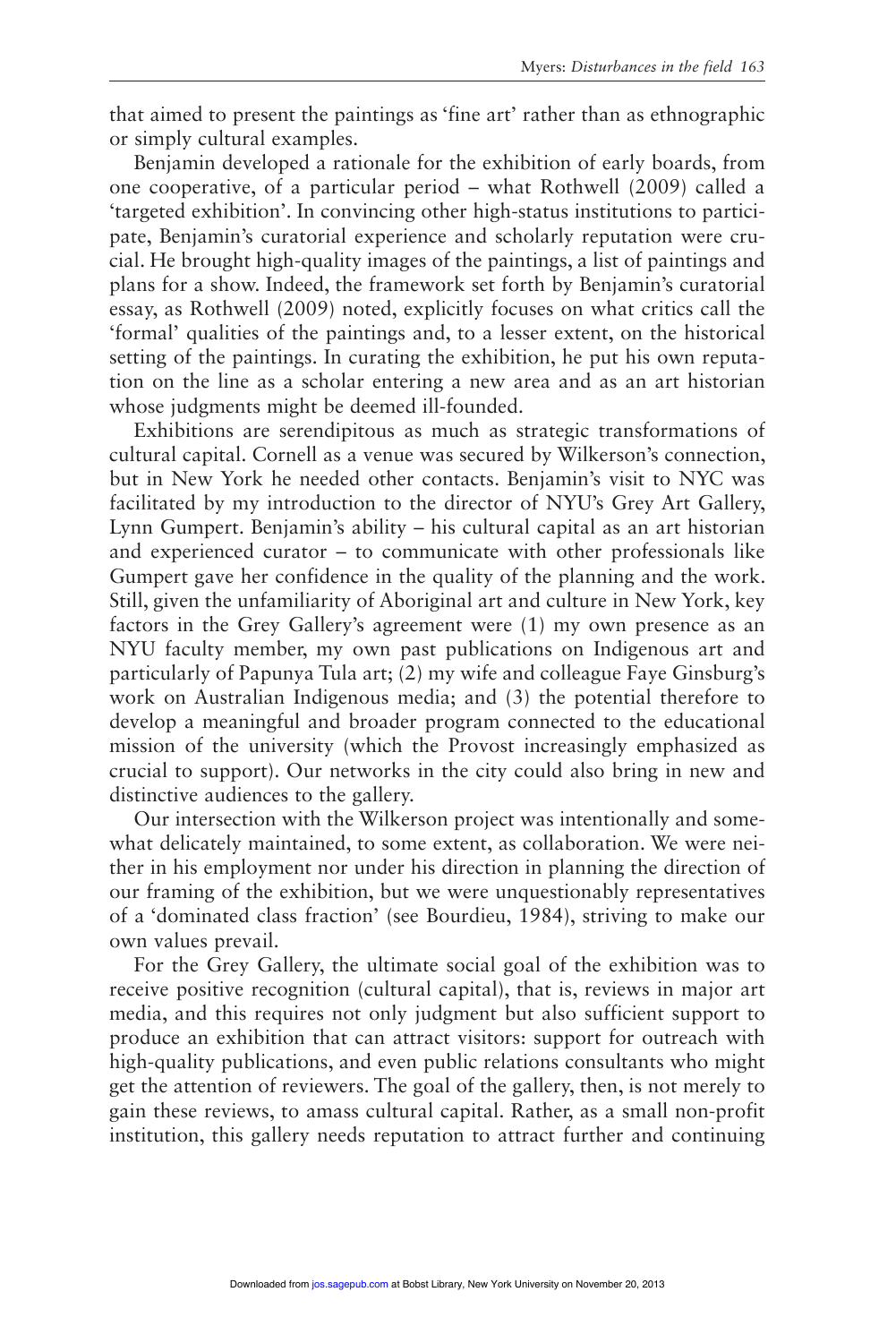support, and, indeed, to keep the university involved in supporting exhibitions of interest beyond that of the commercial gallery world.

The Grey Gallery was a promising venue. Although small, it has held a variety of well-received exhibitions in recent years, ranging from a landmark exhibition of Latin American art to an exhibition of photographs from the 1970s downtown art scene to one of African cloth, all of which received positive reviews in the *New York Times*. This is the space into which early Papunya paintings – 'Aboriginal art' – entered.

Wilkerson's expectation was to have the exhibition heard about, seen, or otherwise registered by many people. His disposition, in this regard, was not entirely commensurate with that of an art gallery. They sought prestigious reviews; and while he was pleased with the Grey's reputation as a gallery of 'quality', he wanted 20 million 'impressions', referring to any kind of quantifiable contact one might have with the exhibition, from number of visitors to website hits. Further, the Wilkersons were inclined to 'brand' the exhibition and its team of participants. When we arrived at Ithaca, at the hotel, we were given 'Icons of the Desert' fleece vests, messenger bags, notepads, and some other items with various ways of connecting to the exhibition.

#### **The catalog**

One crucial medium of value production is a catalog. An exhibition of Aboriginal art in the US cannot expect potential viewers to have prior knowledge of Aboriginal art, of what it is, of how it has been seen before. It must, in a way, create its own legitimation and framework, and be somewhat more self-authenticating than an exhibition of the same materials in Australia, where people might be expected to have seen several previous exhibitions or have read about Indigenous work. Indeed, why would anyone in the US know how rare and exquisite – how sought after – the socalled 'early Papunya boards' are? Over the nearly 40 years since Papunya Tula was formed and during which exhibitions of Aboriginal art have intensified, one can discern a steady trajectory in the production of 'catalogs' to accompany exhibitions.

The Wilkersons heavily subsidized the production of a high-quality catalog for the exhibition, a collaboration between Roger Benjamin and Andrew Weislogel, the Johnson Museum's associate curator assigned to the project. Published by Cornell University Press, the catalog (Benjamin, 2009) had original essays commissioned from known scholars of Papunya Tula – Vivien Johnson, myself, and Dick Kimber – an overarching essay from Benjamin himself historicizing the focus of the exhibition (the early Papunya boards) in a way to make its importance available to new audiences, and a preface from the Indigenous Australian curator Hetti Perkins. As importantly, Weislogel saw to the development of a rigorous and scholarly consideration of the sometimes irregular and conflicting documentation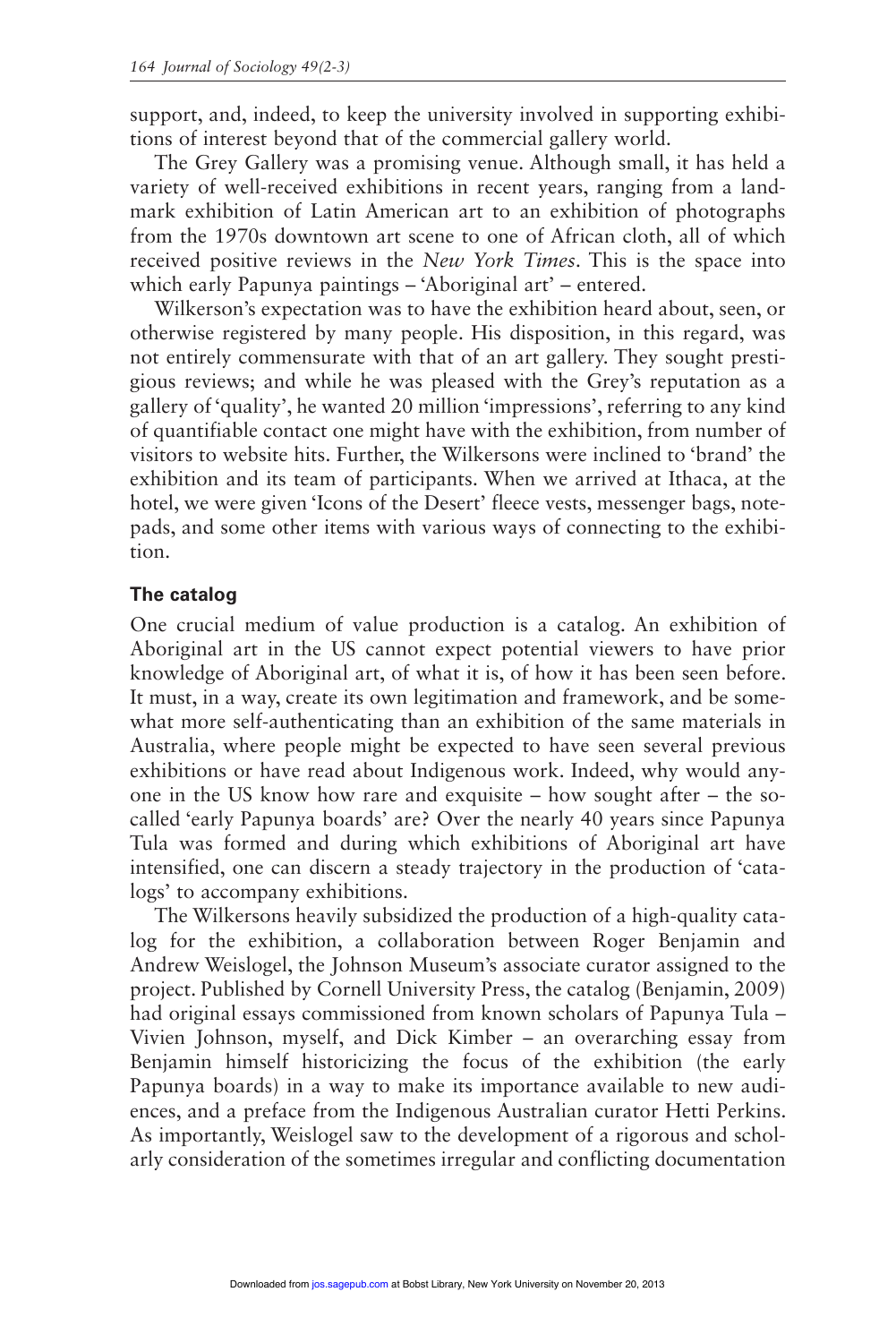for each painting. The hardback catalog, with beautiful full-page reproductions of all the paintings in the show, is a lovely object, and was sold at a very reasonable price, allowing for its possible use in university curricula. Nonetheless, the catalog is not the show, and the tactics of the different venues imagined various engagements.

#### **On the bus: symposium and Ithaca**

The different venues concretized the exhibition differently. Cornell University is a rural campus, nearly five hours upstate from New York City, at the edge of the Finger Lakes, Six Nations country. As an Ivy League institution it has great cultural standing. The Herbert F. Johnson Museum of Art is perched on one of Ithaca's hills, above the valley, and looks out over the countryside. Designed by I.M. Pei, it is unmistakably a fine art gallery, a modernist palace of form.

The exhibition was installed on the bottom floor, without any exterior lights, on a single floor with a number of dividers. Mostly but not exclusively, the paintings were hung on white surfaces but with extensive documentation. They were also hung in some historically significant groupings, in coordination with the analysis in Benjamin's essay in the catalog, according to the earliest paintings by the so-called 'School of Kaapa' (the small group of Anmatyerre artists surrounding Kaapa Tjampitjinpa) and also others that research had indicated were painted at the same time, together with the artists gathered in Papunya's 'Great Painting Room'. This art historical grouping was indicated by the inclusion of several photographs of the painters working by Michael Jensen (in 1972) that had been unearthed by research for the catalog. The installation was fundamentally 'historical', perceiving connections among the paintings through historical associations. The inclusion of the on-site construction by three Pintupi artists – contemporary descendants of the represented painters and artists in their own right – of a 'traditional' groundpainting in the gallery, referenced the historical origins of acrylic painting.

### **The opening, New York, and national value**

The strategy at the Grey Gallery intentionally departed from the installation and program in Ithaca, motivated (1) by the desire to connect specifically to the New York art world identified with the Greenwich Village locale of NYU, and (2) to challenge the 'primitivism' that is still so present in the art world. First, the exhibition was installed largely on an aesthetic basis, roughly historically. One artist's work was installed together to show how he worked repeatedly on the same theme. Wall labels were reduced from those in Ithaca, and the historical photographs were omitted. The arrangement of the installation invited visitors to stand in front of each painting one by one. A video interview with Bobby West Tjupurrula, one of the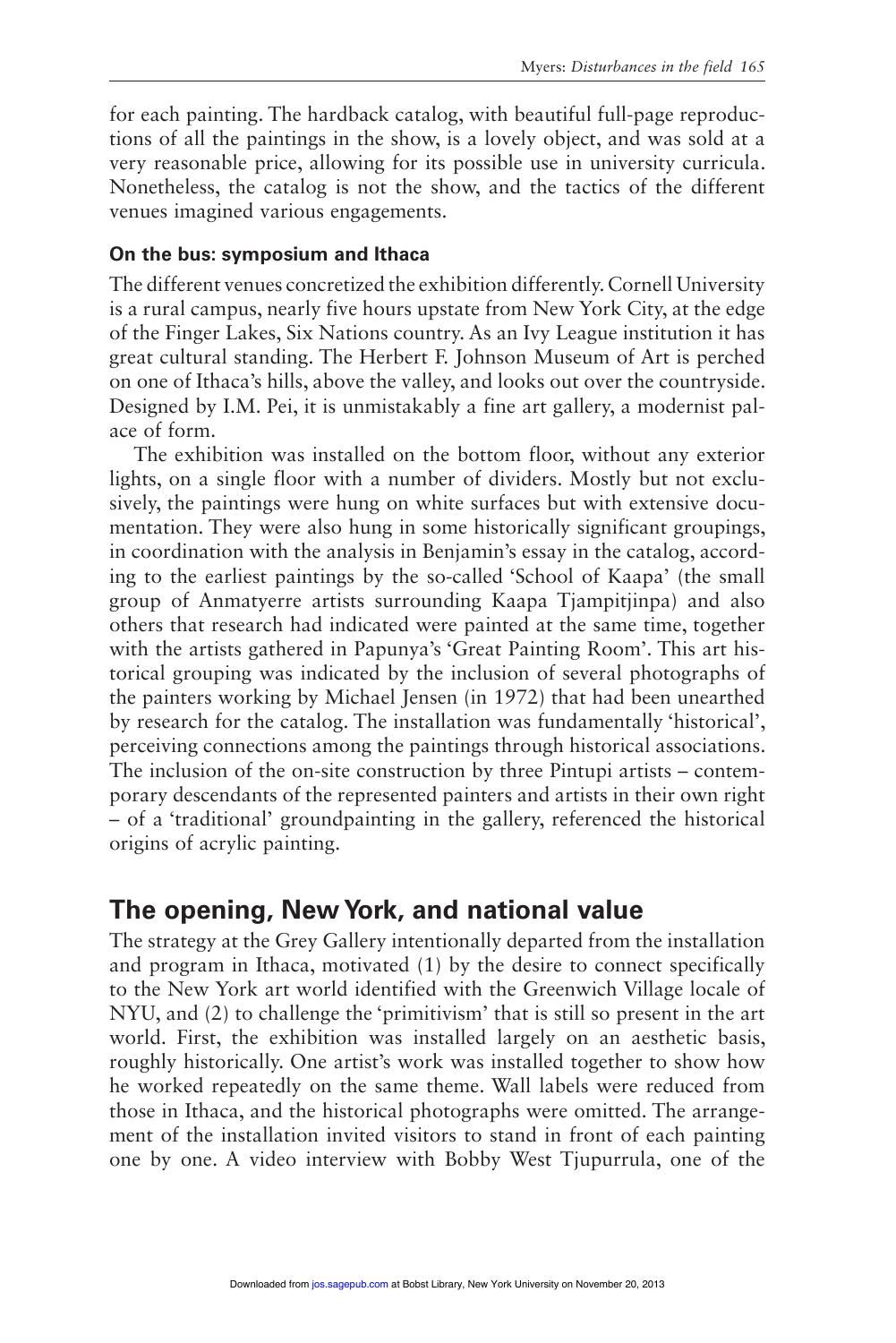Pintupi men who visited Ithaca earlier that year, was included near the entrance to introduce the exhibition in an Indigenous voice. Off behind a partial enclosure, we showed film footage from the 1970s that included me with some of the painters in the show to give a sense of the living presence, practice and circumstances of acrylic painting in the early days and its connection to NYU now.

Finally, in recognition of Indigenous protocols, we put nine 'restricted' paintings in a separate room downstairs, with a label cautioning visitors, especially Indigenous women and children, who – according to cultural protocol – should not see these works. When two Pintupi women painters came to the gallery for the opening, they were clearly relieved to know that what they were not allowed to see was clearly marked as restricted.

The program in New York was also longer, stretched throughout the semester, with funding from the Wilkersons as well as NYU. To build interest, related events were programmed at other institutions in the city with which we had worked in the past – in particular, the Museum of Modern Art and the National Museum of the American Indian.

Because the collection was largely of paintings from a few years in the 1970s, a principal exhibition concern was to avoid viewers seeing the art movement, and the creativity of Aboriginal cultural expression, as something that ended then. Thus we specifically wanted to present other forms of contemporary Indigenous cultural expression, emphasizing film but also Indigenous curatorial activity. While imperfect as interpretive activities, because one cannot ensure repeated attendance at events over a period of time, these activities were intended to reach an influential audience. We targeted journalists and scholars for the smaller events, especially the private invitation screening of Warwick Thornton's multiple award-winning feature film, *Samson and Delilah*, organized at MoMA (slated for its New York premiere at MoMA six months later). The screening at the National Museum of the American Indian of Beck Cole's documentary from the *First Australians* series, about the Aboriginal Civil Rights Movement drew an audience of perhaps 500, providing people with some background on Aboriginal politics and the vibrancy of Indigenous filmmaking – especially through the presence of filmmakers Thornton and Beck Cole. The New York effort aimed to destabilize the single regime of value by showing a broad range of Indigenous lives and creative forms.

Other events included the opening of the more or less simultaneous commercial exhibition of Papunya Tula ('We are here sharing our Dreaming'), with two Pintupi women painters (Doreen Reid Nakamarra and Yukultji Napangarti), and three of the staff of Papunya Tula Artists, at another NYU gallery space just down the street. They sold almost all the paintings they brought.

With help from some highly placed Australians living in New York, we invited the Consul-General to speak at the opening and to host a dinner for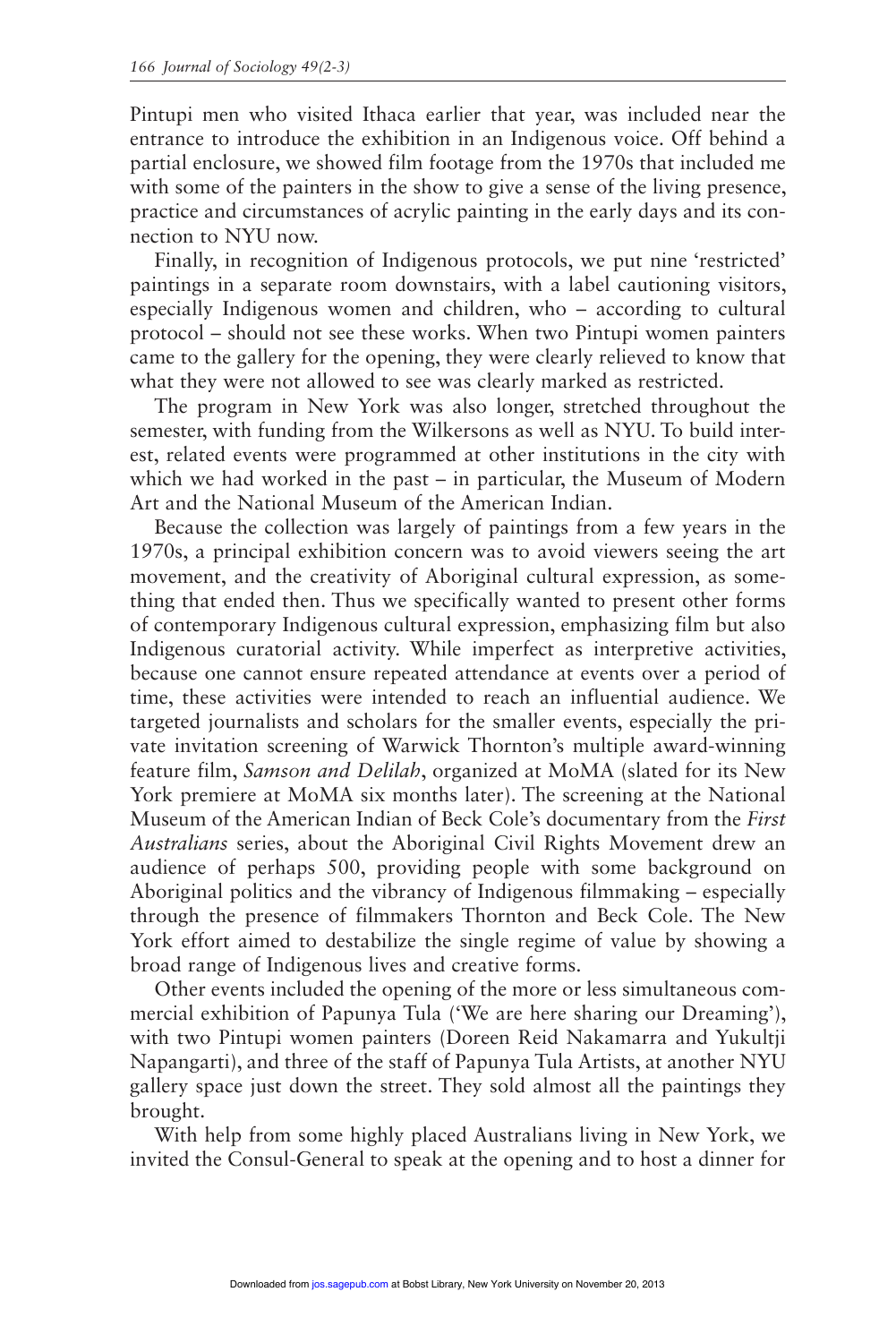the visiting Australians. In his address, the Consul-General placed the paintings, and Indigenous art, within the framework of Australian national patrimony and as a contemporary form of valued cultural production. Additionally, with a highly placed Australian diplomat coming to the Grey Art Gallery, we persuaded the Provost of NYU to welcome him and the public, bringing the Grey Gallery to the Provost's attention for its capacity to generate outside recognition.

For me, and for the Indigenous attendees, it was essential that some representative of Indigeneity in New York should welcome and embrace this exhibition. Sonia Smallacombe, an Indigenous Australian who works for the United Nations Permanent Forum on Indigenous Issues, graciously agreed to do so, pointing out in her comments some of the difficulties Indigenous people faced.

Over 600 people came to the opening, creating an aura of excitement, legitimating the potential and value of the paintings. It was a moment for registering value, when one visitor after another expressed his or her astonishment at the power of the paintings. New York artists who had come to see the show stood transfixed in front of the paintings. It was powerful fine art, it was significant, it was Australian and not Australian; an expression of something Australia had come to value in partially reversing its racist past. The show itself was celebratory of the art, but carried in its installation various indications that this work had arisen in resistance to the assimilationist intentions of government policies at the time, as a resurgence of Indigenous creativity seeking cultural recognition.

#### **'Restricting' the formalist narrative**

It is easy to see the imagined trajectory of the exhibition's recontextualization of the early paintings – as beautiful fine art, 'the birth of a new form of beauty', as Benjamin quite eloquently wrote. However, objects have their own histories and are not so easily stripped of their traces. In mid-course, while the catalog was still in preparation, we learned that a number of the paintings in the collection were regarded as problematic for public exhibition because of their overt revelation of secret ritual matters (see Johnson, 2010; Myers, 2009, 2012). While some of these paintings had previously been exhibited and cleared for exhibition at that time, some Papunya Tula painters had changed their views. This came to light accidentally, in the course of a different consultation that Vivien Johnson was conducting in Central Australia.

Because of our relationship to the painters and the cooperative, and the ethical commitments flowing from that, neither Johnson nor I felt we could continue to participate in the exhibition without resolving the issue. I doubt Bourdieu could have imagined such a circumstance in France, but in the context of settler society modernity, it is a real one. Faced with our withdrawal from the project, or convinced of the sincerity of our concern as evidenced by this, the Wilkersons agreed to pay for a serious consultation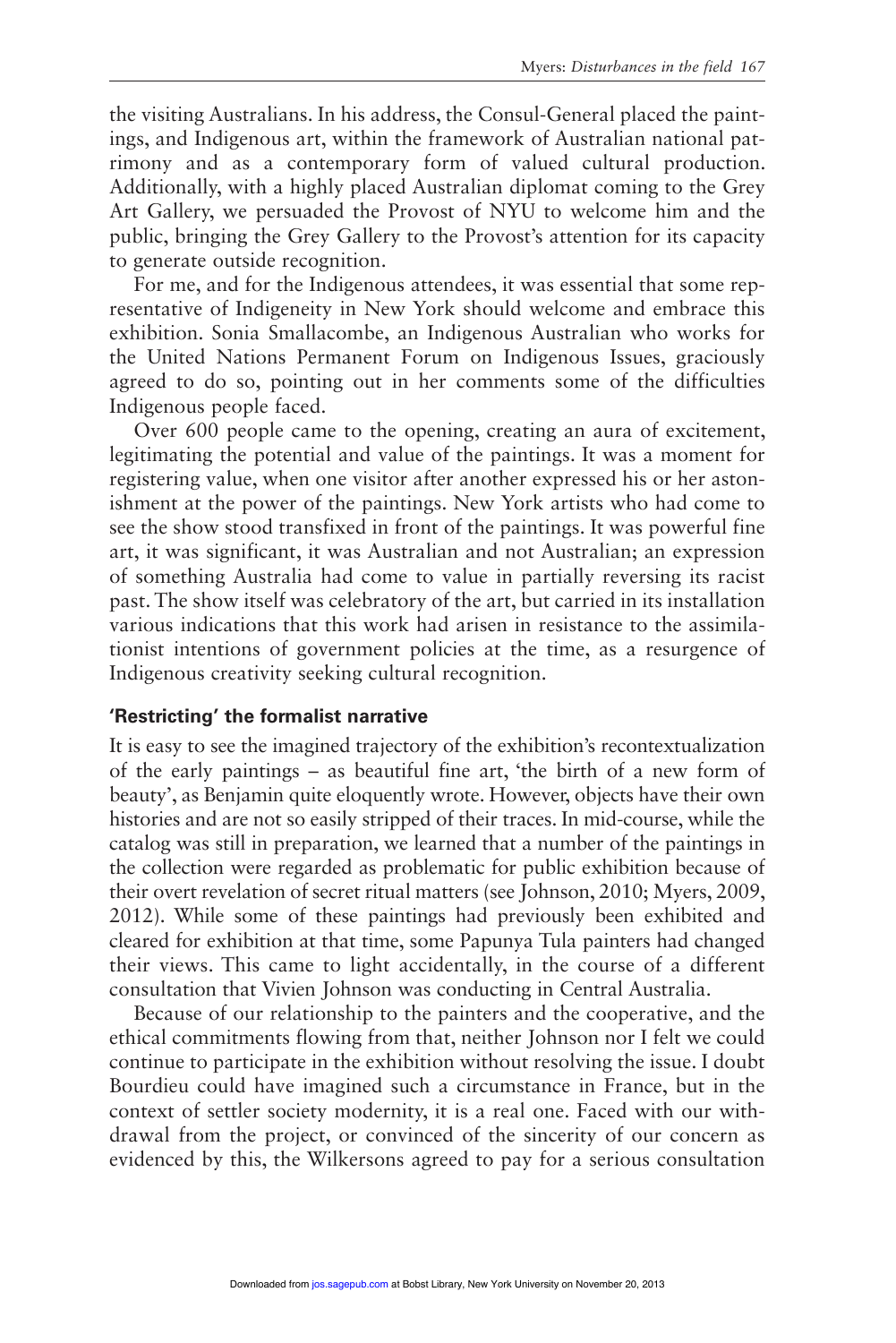with the descendants of the painters to determine what could be exhibited and how we might proceed.

As it turned out, nine of the paintings were considered 'restricted', acceptable to show in the U.S. but not in Australia. Two of the venues showed the paintings in unrestricted areas, but at the Grey Art Gallery, the director agreed to put the restricted paintings in a separate area with a caution sign for visitors. This was the only venue over which I had any influence. Of additional concern was the circulation of these images back into the community, where inappropriate Aboriginal viewers might see them. My own social and cultural capital was on the line. While the Wilkersons were not prepared to withdraw them completely from exhibition, the compromise was to withdraw them from the catalog proper and to have them available as an insert for the American edition only. Insofar as the agency and authority of Indigenous subjects and their cultural value were at the very heart of the early Papunya Tula movement, to subordinate these historical origins and political substance to curatorial or collector authority would be to ignore a fundamental character of the painting as a revelation of Indigenous survival and determination.

# **Friction: a collector's journey of understanding**

What did involvement with Aboriginal art produce for Wilkerson? I do not think he hoped to make money from his investment. While highly valued, the price of even the best of Aboriginal art is modest compared to many other forms of prestige-bearing work. On the other hand, his standing in the art world as a collector of significance is what Bourdieu called cultural capital. Purchasing and exhibiting the work has made him a valued client of Sotheby's, who held a dinner in his honor to which some of his business friends and associates were invited. It has given him access to other significant collectors of Aboriginal art, invitations to the Australian Consul-General's dinner for Aboriginal artists, and connections to Australian dignitaries. But there is also something distinctive about his genuine passion for this art, his desire to share it and to be perceived as someone who discovered it and brought it together before others.

At the opening of the exhibition, in Cornell, one could sense the tension between recognition of the collector and funder of the exhibition – who spoke first in the honored spot – and the Aboriginal artists who represented the legacy of the painting he collected. Who is to be honored, in this situation? Whose achievement is it? Wilkerson is a gracious man, no egotist, and projects a modest and comfortable bearing, speaking of his love for the art and for sharing it. But, he was recognized at that event for his judgment and generosity.

The conversion of economic to symbolic and social capital was not all that happened to the Wilkersons. From the beginning, it was clear that the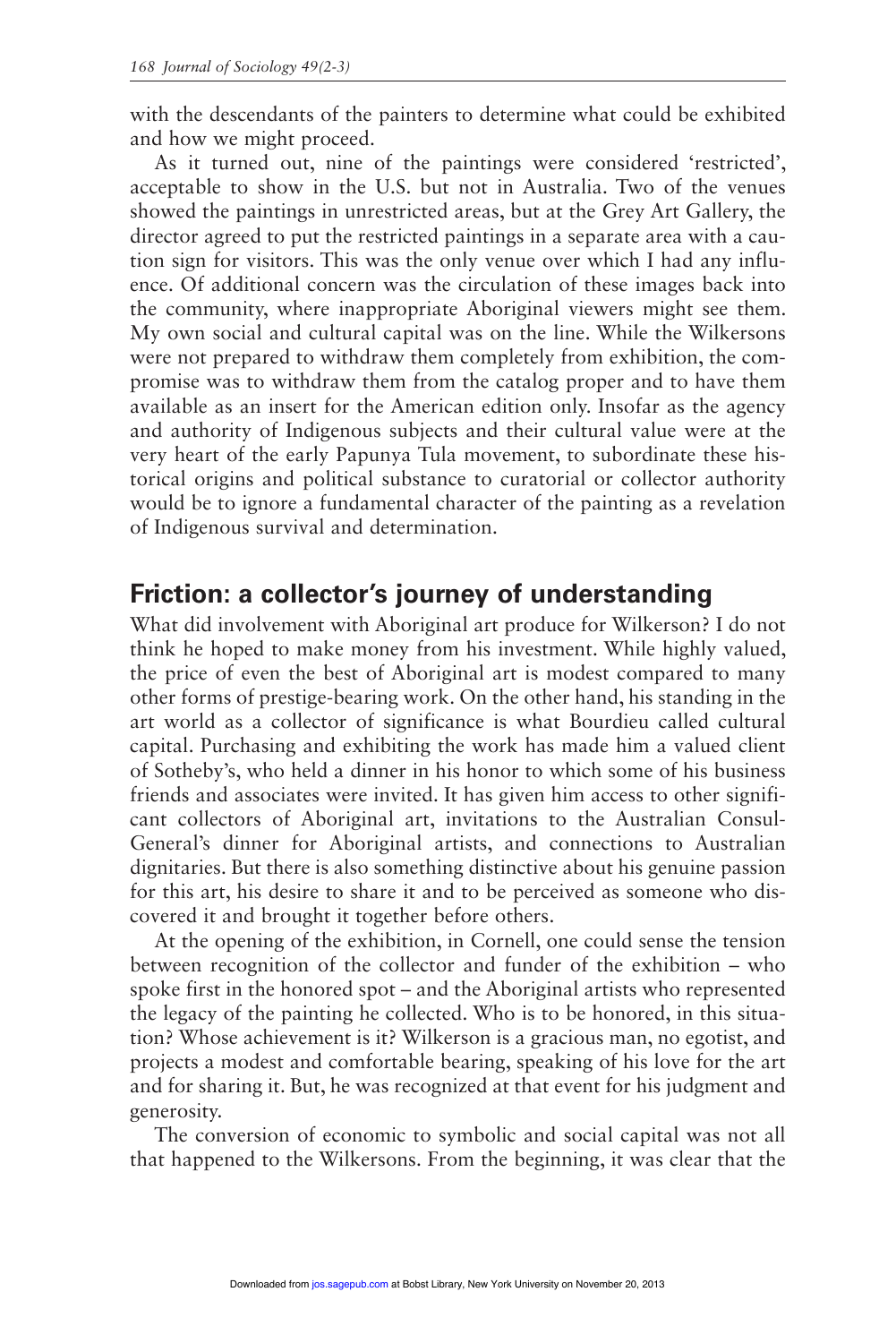Wilkersons – who initially chose to be anonymous as collectors – were very uncomfortable if not averse to 'politics' and especially to Indigenous politics. For them, these paintings were beautiful and their collection of them had nothing to do with the politics of Indigeneity or recognition in Australia. I doubt they knew any Indigenous people and they showed not too much interest in their contemporary lives. This concerned me and had a good deal to do with my keeping some distance from the project. I believe their anxiety or indifference to Indigenous presence had to do with fears of possible repatriation of their paintings and actual conflict over particular paintings that were prevented from overseas export by the Papunya Reference Group (a group who decide, under Australian Heritage Legislation, what works should remain Australian heritage). At the beginning of the planning for the exhibition, they had been reluctant to have their ownership of the paintings made public, identifying only a foundation as the holders of the works. At this point, they saw themselves as owning these paintings as valuable commodities, beautiful objects purchased at auction and not part of any engagement with their makers.

This view was challenged when they were asked to accept some restrictions on what could be shown. There was a direct confrontation between Indigenous protocol, community authority, and ownership rights. If it required the Wilkersons' acceptance of these limitations to have an exhibition go forward, it was also an opportunity for them to learn more about what these objects meant to living people, and to develop an ethical model for private collectors, many of whom ignore such protocols since they are under different legal obligations from public institutions, especially outside Australia where heritage laws and Indigenous title are not relevant.

This was really the Wilkersons' 'journey of understanding.' After their extended time with the visiting Pintupi men who executed the groundpainting in Ithaca and celebrated with them in New York City, direct descendants of the original painters, and with their exposure to the brilliant cultural work of Indigenous filmmakers Warwick Thornton and Beck Cole, John Wilkerson was imagining how he might 'give back' to the Aboriginal community in some sort of philanthropic way. He came to distinguish his own collecting practice as respectful of other dimensions, along with the beauty of the paintings. Turning away from his initial judgment that the original painters were all dead and the movement and its inspiration were over, and recognizing the impressive and ongoing creativity of Indigenous artists, the Wilkersons purchased several contemporary paintings to donate to Cornell.

# **Conclusion: the vicissitudes of bush capital**

The enactment of competing and contradictory regimes of value I have described are a central focus for theoretical consideration. There is considerable friction in these gatherings over authority, control of knowledge,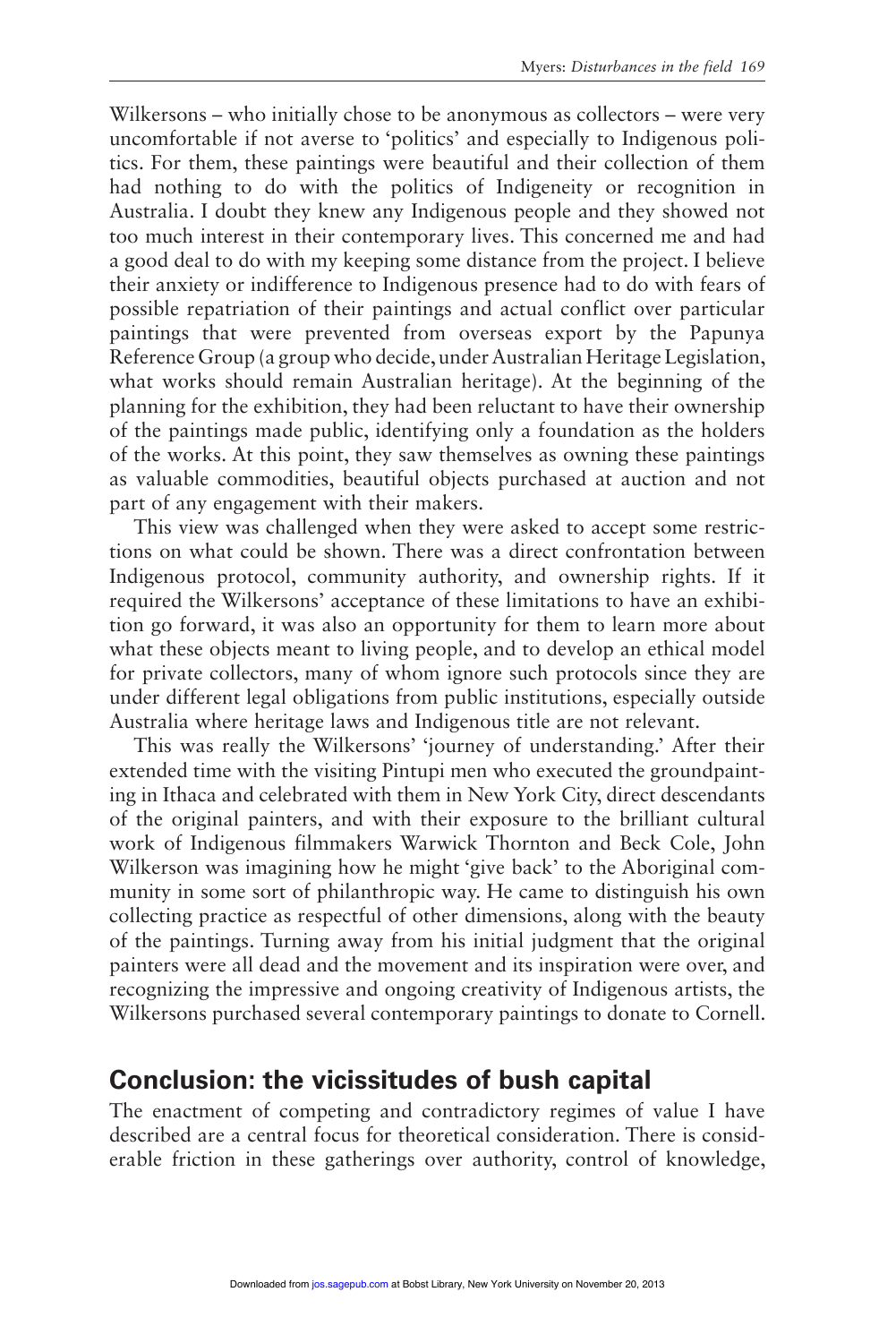precedence in scholarship, possessiveness of the painters, of moral authority and ownership, and so on. Surely one of the more interesting tensions of such cultural fields is the tension between the 'bush' and the 'gallery'. By 'bush capital', I refer to deep knowledge that comes from living together in close proximity to the demanding situations in which the paintings are made, with the complex social relations of reciprocity and debt, as well as knowledge of the 'revelatory regimes' that are central to the paintings' cosmological significance. This is in contrast to the rather spruced up, comfortable locations of the gallery, urban refinement, clean clothes and showers, and rather abstract and idealized language used in these settings.

What can we take from this case of disturbances in the field of cultural production provided by the presence of Indigenous Australian painting in centers of western art? In short, Bourdieu's emphasis on a singular hierarchy of cultural difference – an analysis fundamentally based on dynamics internal to French society – presents some difficulties in understanding the complexities that emerge when incommensurable regimes of value – Aboriginal cultural values and those of the fine art world – come together. The kinds of cross-cultural 'frictions' that I have laid out in this article require some expansion of Bourdieu's model, to give more analytic reach for the kinds of serious disturbances in the dominant cultural field that the radical alterity of Aboriginal art produces.

So, the movement of Indigenous acrylic painting into the space of full western aesthetic appreciation produces a series of disturbances. While it needed to be moved beyond its location in 'the bush', a significant part of its value also lies in its radical difference, a condition that continues in the presentation of the paintings because of the value they objectify for those who make them. I argue that it is not simply a matter of putting this work in the canon, but of recognizing it as having conceptual as well as formal qualities that teach one to look at art differently.

This can be a lengthy process. Primitivism still has its grip, especially when reviewers hold to the axioms of Greenberg's Formalism – that one only needs to respond to the work on the wall. But even a sloppy review in the *Wall Street Journal* brings viewers, recognition, and 'impressions'.

Imagine that you could travel back in time to meet a Stone Age hunter-gatherer, that you could hand him a paintbrush and ask him to paint something on a board or canvas – not warpaint on his body or daubings on a cave, but a proper picture, one that gave us a glimpse of his inner landscape and his aesthetic universe. This is precisely what happened at Papunya in 1972 near the remote outpost of Alice Springs in the heart of the Australian outback. The products of that early encounter gave rise to the internationally celebrated phenomenon of Aboriginal art, an *ecole* of sorts, that we all recognize today … (Kaylan, 2009)

I had spent three hours discussing the exhibition with Kaylan, apparently to no avail. He was neither an appreciator of the 'conceptual art' qualities of the work nor receptive to the long-standing critique of 'primitivism'. Sometimes hierarchy is hard to shake.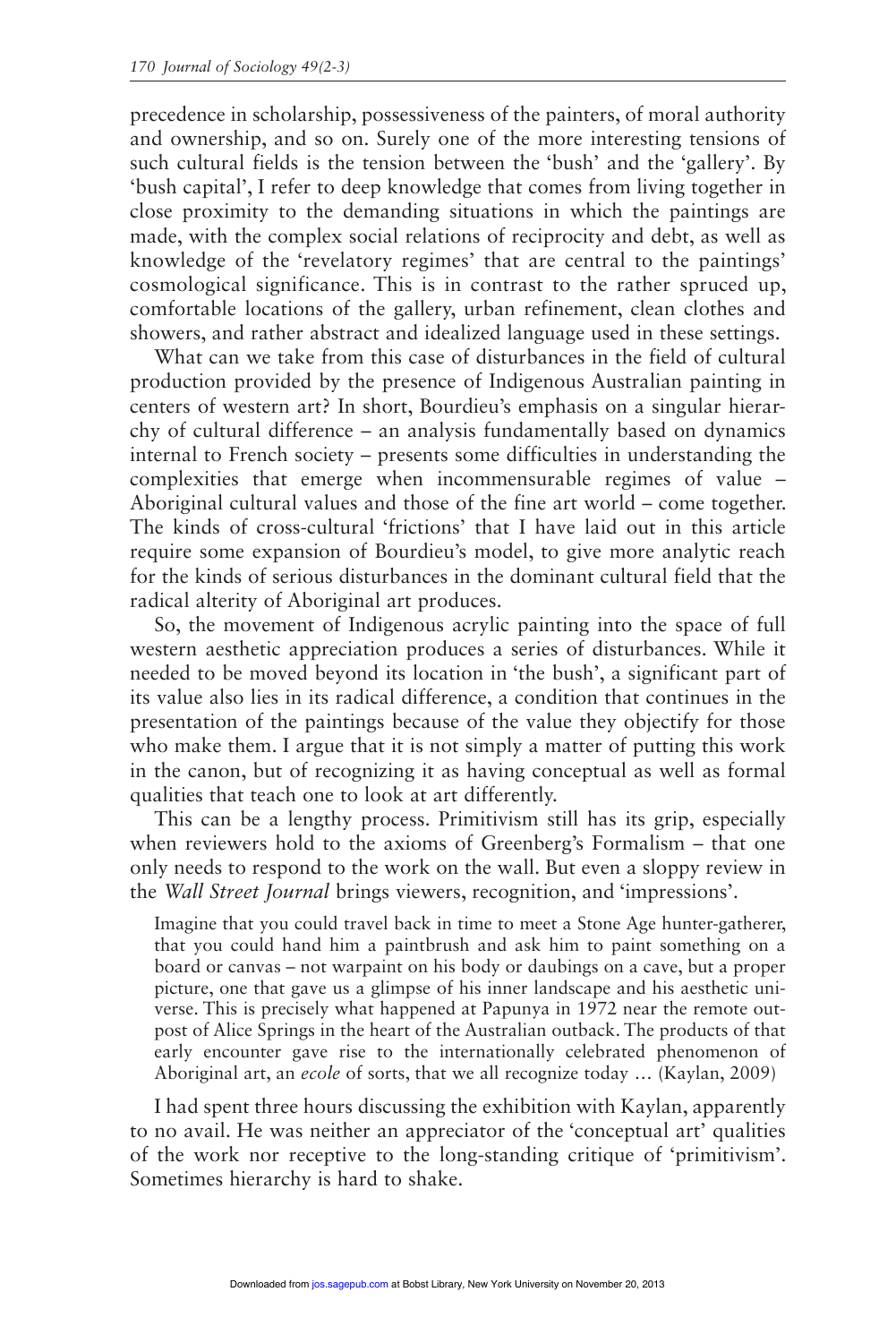# **Funding**

This research received no specific grant from any funding agency in the public, commercial or not-for-profit sectors.

# **Notes**

- 1 The extensive critical discussion of the exhibition '"Primitivism" in Twentieth Century Art' (Rubin, 1984) forms the basis of this view. See Clifford (1984), Foster (1985) and others, and my own reflection on 'primitivism' (Myers, 2006b).
- 2 I would like to clarify these discussions in relation to the current state of anthropology. It is no longer the discipline that essentializes its subject; my own relationship to acrylic painting draws on the approach that French filmmaker and anthropologist Jean Rouch called '*anthropologie partagée*', a collaborative practice of knowledge production that – in retrospect – has some family resemblance to Linda Tuhiwai Smith's (1999) call for decolonizing methodology.
- 3 I have argued (repeatedly but probably to no avail) from one of these other positions, as I take them – that what is most challenging about these objects *as* 'art' may be the (cultural) understandings of them held by their producers (Myers, 2009, 2011, 2012).

# **References**

Adorno, T. (1983) *Aesthetic Theory*. London: Routledge.

- Benjamin, R. with A. Weislogel (2009) *Icons of the Desert: Early Paintings from Papunya*. Ithaca, NY: Cornell University Press.
- Bourdieu, P. (1984) *Distinction: A Social Critique of the Judgment of Taste*, trans. R. Nice. Cambridge, MA: Harvard University Press.
- Bourdieu, P. (1993) *The Field of Cultural Production*. New York: Columbia University Press.
- Bourdieu, P. (1996) *The Rules of Art: Genesis and Structure of the Literary Field*. Cambridge: Polity Press.
- Clifford, J. (1984) 'Histories of the Tribal and the Modern', *Art in America* 73(April): 164–177, 215.

Clifford, J. (1988) 'Collecting Art and Culture', pp. 215–51 in *The Predicament of Culture*. Cambridge, MA: Harvard University Press.

- Dumont, L. (1966) *Homo Hierarchicus: The Caste System and its Implications*. Chicago: University of Chicago Press.
- Dumont, L. (1982) 'On Value', *Proceedings of the British Academy* 66: 207–41.
- Durkheim, E. and M. Mauss (1967 [1902]) *Primitive Classification*. Chicago: University of Chicago Press.
- Dussart, F. (1993) *La Peinture des Aborigènes d'Australie*. Marseille: Éditions Parenthèses.
- Foster, H. (1985) 'The "Primitive" Unconscious of Modern Art, or, White Skin, Black Mask', in *Recodings: Art, Spectacle, Cultural Politics*. Seattle, WA: Bay Press.
- Greenberg, C. (1961 [1939]) 'Avant-garde and Kitsch', pp. 3–21 in *Art and Culture: Critical Essays*. Boston, MA: Beacon Press.
- Hoban, C. (2002) 'The Field of Art Production and Western Desert Acrylics', *Australian Journal of Anthropology* 13: 178–90.
- Johnson, V. (2010) *Once Upon a Time in Papunya*. Sydney: University of New South Wales Press.